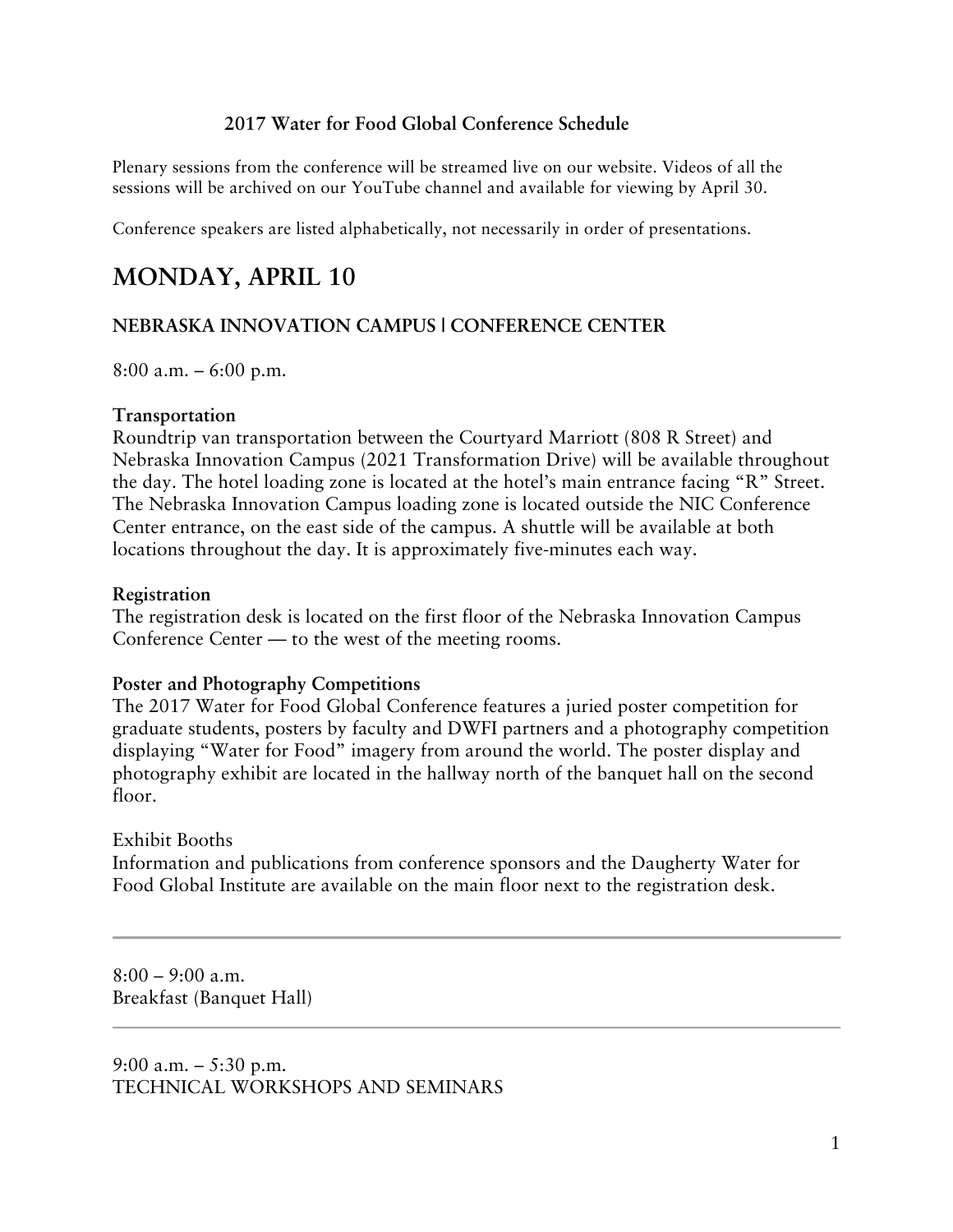9:00 a.m. – 5:30 p.m.

### **By Invitation**

**AquaCrop-OS Workshop: Predicting a Better Future for Agriculture and Water Productivity** (Daugherty Water for Food Global Institute Conference Room, 3rd floor, NIC Commons Building)

This workshop will introduce invited participants to the key concepts of AquaCrop-OS, a new open-source crop-water simulation model developed by researchers at the Daugherty Water for Food Global Institute, the University of Manchester, Food and Agriculture Organization of the United Nations and Imperial College London. Participants will gain hands-on experience using the model through a range of practical exercises.

### Speakers:

- Tim Foster, Lecturer in Water-Food Security, University of Manchester; United Kingdom
- Kate Gibson, Program Coordinator, Daugherty Water for Food Global Institute; Lincoln, Nebraska

### 9:00 a.m. – 12:30 p.m.

### **By Invitation**

**Water Application Innovation Consortium: Strategic Collaborative Partnerships Developing New Synergies to Create Innovation in Agriculture and Landscape Water Productivity** (Room B1-3 – First Floor)

The Foundation for Food and Agriculture Research (FFAR) will introduce invited participants to a new Irrigation Consortium, a proposed collaboration developed by the Colorado Water Institute, the Irrigation Association and FFAR. Presenters will give an overview of the consortium and discuss its potential role it in supporting research on water availability, agricultural water use and efficiencies, and the need for better understanding of applied science surrounding irrigation. An open forum for discussion will follow.

# Speakers:

- LaKisha Odom, Scientific Program Director, Foundation for Food and Agriculture Research; Washington, D.C.
- Stephen Smith, Water Resources Engineer, representing the Colorado Water Institute and the Irrigation Association; Fort Collins, Colorado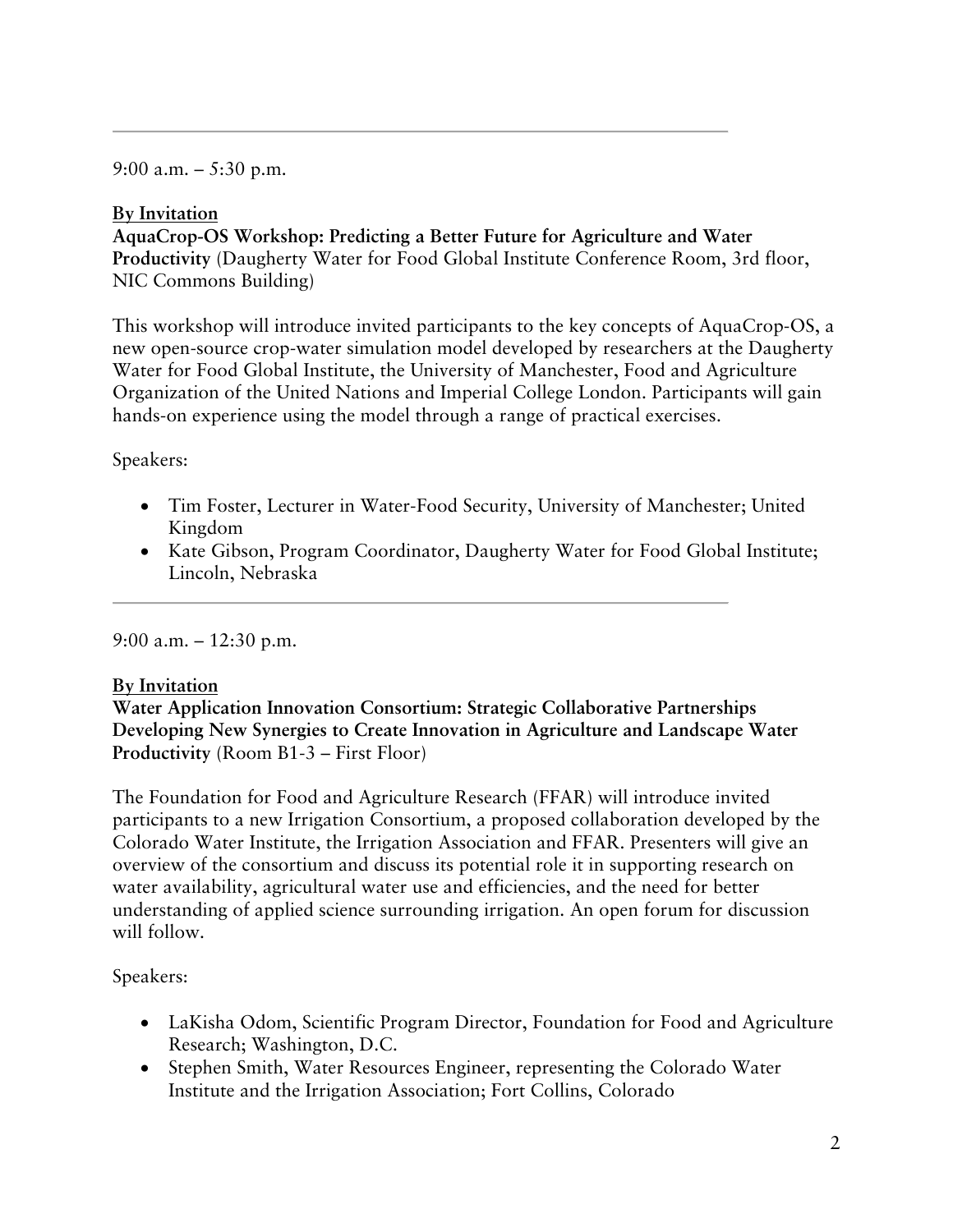11:00 a.m. – 12:30 p.m.

### **Developing Water Stress Tolerant Crops Through Image-driven Plant Phenotyping** (Room A1 – First Floor)

This technical session will emphasize advancements in the development of new genotypes with improved photosynthetic and water efficiency that can better adapt to climate variability through breeding and molecular transformation, and the role of sensing technologies such as high throughput plant phenotyping, and leaf to field scale measurements in speeding up the selection process and development of new genotypes. Presenters will highlight the genotype by environment by management interactions with an emphasis on drought and other abiotic stresses.

### Moderator:

Archie Clutter, Dean Agricultural Research Division, Institute of Agriculture and Natural Resources, University of Nebraska–Lincoln

Panelists:

- Yufeng Ge, Daugherty Water for Food Global Institute Faculty Fellow; Assistant Professor, Biological Systems Engineering, University of Nebraska–Lincoln
- Pat Morgan, Senior Scientist, LI-COR Biosciences; Lincoln, Nebraska
- James Schnable, Daugherty Water for Food Global Institute Faculty Fellow; Assistant Professor, Department of Agronomy and Horticulture, University of Nebraska–Lincoln
- Addie Thompson, Postdoctoral Research Associate, Department of Agronomy, Purdue University; West Lafayette, Indiana
- Harkamal Walia, Daugherty Water for Food Global Institute Faculty Fellow; Associate Professor, Department of Agronomy and Horticulture, University of Nebraska–Lincoln

### 11:00 a.m. – 12:30 p.m.

### **Keep it Covered: Lessons from Nebraska's Cover Crop Experience and Global Applications** (Room A2-3 – First Floor)

This session reviews ongoing Nebraska cover crop research and extension efforts and potential applications to cropping systems in other countries. While cover crops have the potential to benefit ecosystems, they may also negatively affect crop yields and water balances. Speakers will clarify where cover crops best fit in cropping systems, along with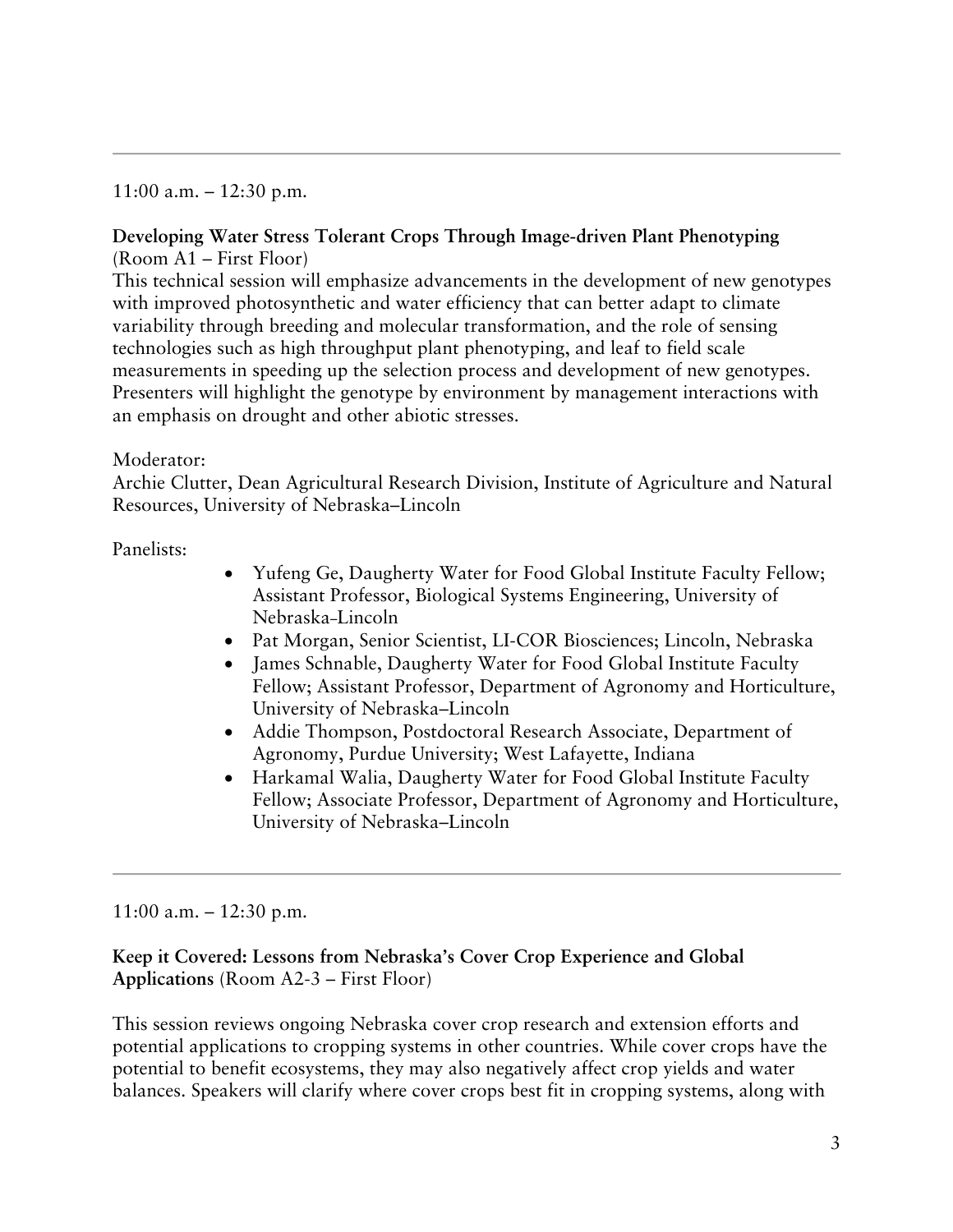their potential and differing environmental roles. They will also discuss water requirements when cover crops are added to a system.

### Moderator:

Roger W. Elmore, Daugherty Water for Food Global Institute Faculty Fellow; Professor of Agronomy and Extension Cropping Systems Specialist, University of Nebraska–Lincoln

Speakers:

- Burdette Barker, Graduate Student, Biological Systems Engineering, University of Nebraska–Lincoln
- Humberto Blanco, Associate Professor, Agronomy and Horticulture, University of Nebraska–Lincoln
- Cody Creech, Assistant Professor, Agronomy and Horticulture, University of Nebraska–Lincoln
- Derek Heeren, Daugherty Water for Food Global Institute Faculty Fellow; Assistant Professor, Department of Biological Systems Engineering, University of Nebraska–Lincoln
- Daren Redfearn, Associate Professor, Agronomy and Horticulture, University of Nebraska–Lincoln
- Sabrina Ruis, Post-Doctoral Research Associate, Agronomy and Horticulture, University of Nebraska–Lincoln
- Michael Sindelar, Graduate Student, Agronomy, University of Nebraska–Lincoln
- Martha Shulski, Nebraska State Climatologist; Director, Nebraska State Climate Office; Applied Climate Science Mission Area Leader; School of Natural Resources, University of Nebraska–Lincoln

 $12:30 - 1:30$  p.m.

### **Luncheon and Keynote Speaker (Banquet Hall)**

Timothy Prewitt, Chief Executive Officer, iDE; Denver, Colorado

 $1:00 - 1:50$  p.m.

### **Water and Society Student Showcase (Second Floor Link)**

Undergraduate and graduate students from the University of Nebraska–Lincoln, together with DWFI interns, will share their work related to water, food and energy through multimedia displays and guided discussions.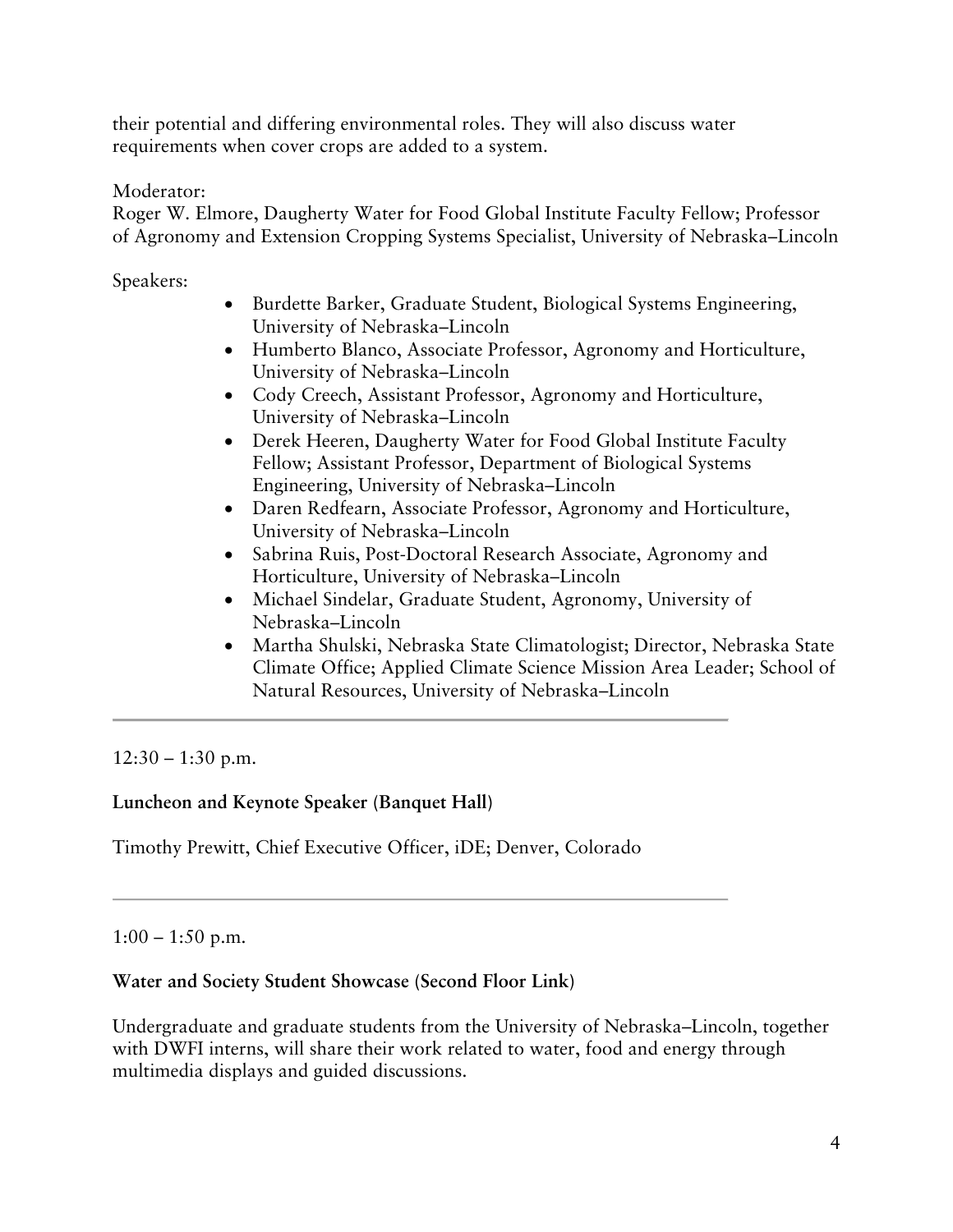$2:00 - 3:30$  p.m.

### **Water Frontiers I: Drought, Water Risk and the Context for Water Markets** (Room A1-3 – First Floor)

This workshop, part one in a series funded by the U.S. Department of Agriculture and in partnership with the National Drought Mitigation Center, will outline common elements and decision-making in market-based approaches to improving water use for drought risk management. Presenters in this session will explore the water transaction outlook, water policy trends and the role of public versus private investment in facilitating water markets.

| Moderator: Nick Brozovic, Director of Policy, Daugherty Water for Food Global |
|-------------------------------------------------------------------------------|
| Institute; Lincoln, Nebraska                                                  |

Speakers:

- Christopher Hartley Deputy Director and Senior Environmental Markets Analyst, Office of Environmental Markets, U.S. Department of Agriculture; Washington, D.C
- Martin Doyle, Director, Water Policy Program, Nicholas Institute for Environmental Policy Solutions, Duke University; Durham, North Carolina
- Richael Young, President, Mammoth Trading; Denver, Colorado

### $2:00 - 3:30$  p.m.

### **Ethiopia: Lessons Learned in Water and Food Security (**Room B1-3 – First Floor)

This session will examine the Ethiopia's humanitarian crisis in light of the significant international assistance it has received to address water and food insecurity. What lessons have been learned after decades of interventions across a wide variety of sectors, including agriculture, food security and water policy? What projects and interventions have been most successful and why? Given that more than 10 million people in Ethiopia have been affected by acute food insecurity conditions and below-average rainfall, exacerbating political tensions, what can international actors do to prevent violence and enhance food and water security? Panelists will draw attention to the challenges of incorporating local lessons and local voices.

### Moderator:

Roberto Lenton, Professor, Biological Systems Engineering, University of Nebraska– Lincoln; Daugherty Water for Food Global Institute Distinguished Fellow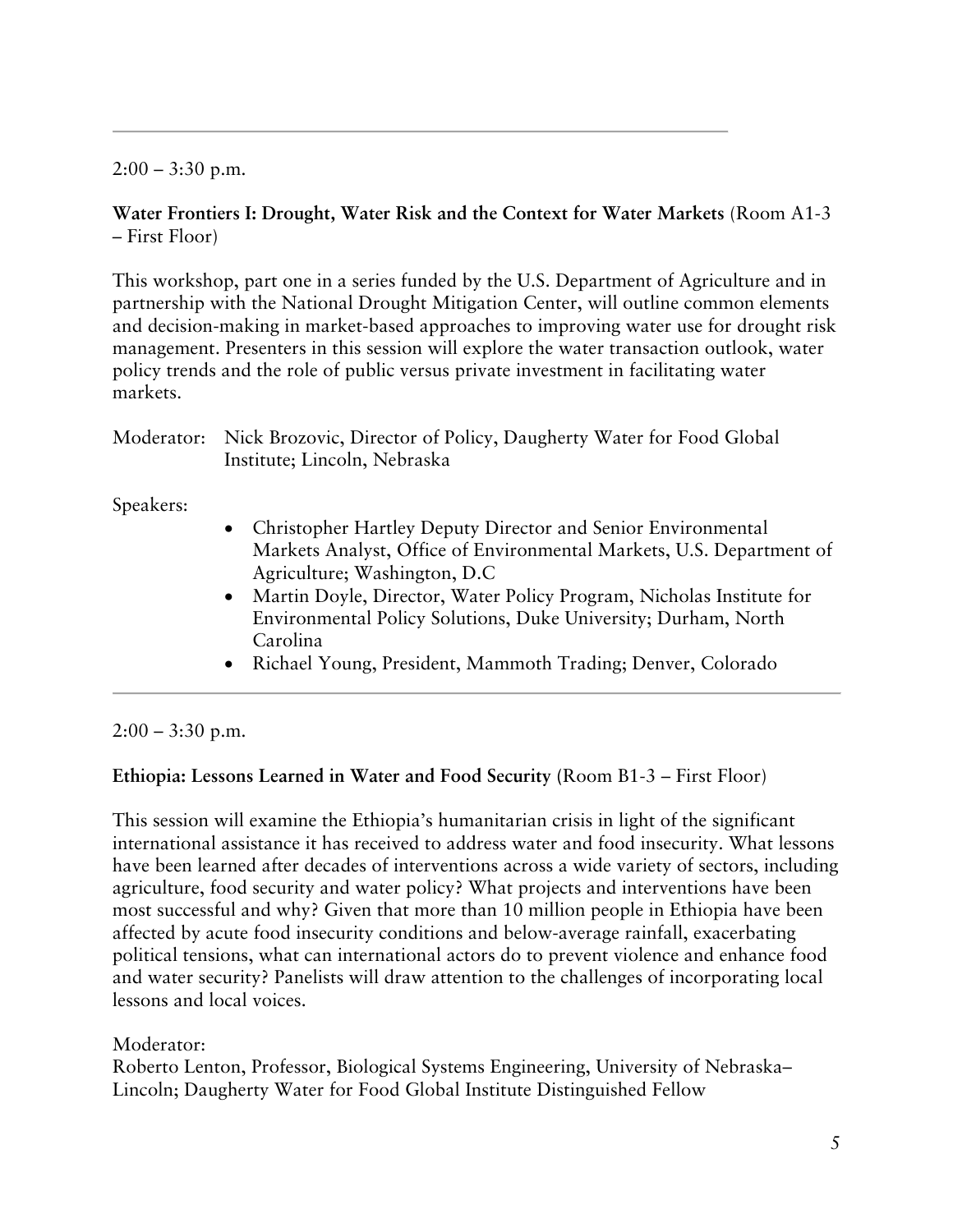### Speakers:

- Peter McCornick, Executive Director, Daugherty Water for Food Global Institute; Lincoln, Nebraska
- Patrice McMahon, Daugherty Water for Food Global Institute Faculty Fellow; Associate Professor, Department of Political Science, University of Nebraska–Lincoln
- Tsegaye Tadesse, Daugherty Water for Food Global Institute Faculty Fellow; Associate Professor, Climatologist and Remote Sensing Expert, National Drought Mitigation Center, University of Nebraska–Lincoln
- Nicole Wall, Research and Outreach Specialist, National Drought Mitigation Center, University of Nebraska–Lincoln
- Timothy Williams, Director for Africa, International Water Management Institute; Accra; Ghana

 $3:30 - 4:00$  p.m. Break with Poster and Photography Viewing

 $4:00 - 5:30$  p.m.

# **Water Productivity of Agricultural Systems** (Room A1 – First Floor)

Panelists will discuss the latest research and technical innovations in monitoring and measuring water productivity through remote sensing and data collection to evaluate water and agricultural productivity gaps.

### Moderator:

Christopher Neale, Director of Research, Daugherty Water for Food Global Institute; Lincoln, Nebraska

Panelists:

- Ivo Zution Goncalves, Postdoctoral Research Associate, Daugherty Water for Food Global Institute, Lincoln, Nebraska
- Patricio Grassini, Daugherty Water for Food Global Institute Faculty Fellow; Cropping Systems Agronomist, University of Nebraska–Lincoln
- Mesfin Mergia Mekonnen, Postdoctoral Research Associate, Daugherty Water for Food Global Institute, Lincoln, Nebraska
- Susanne Scheierling, Senior Irrigation Water Economist, World Bank; Washington, D.C.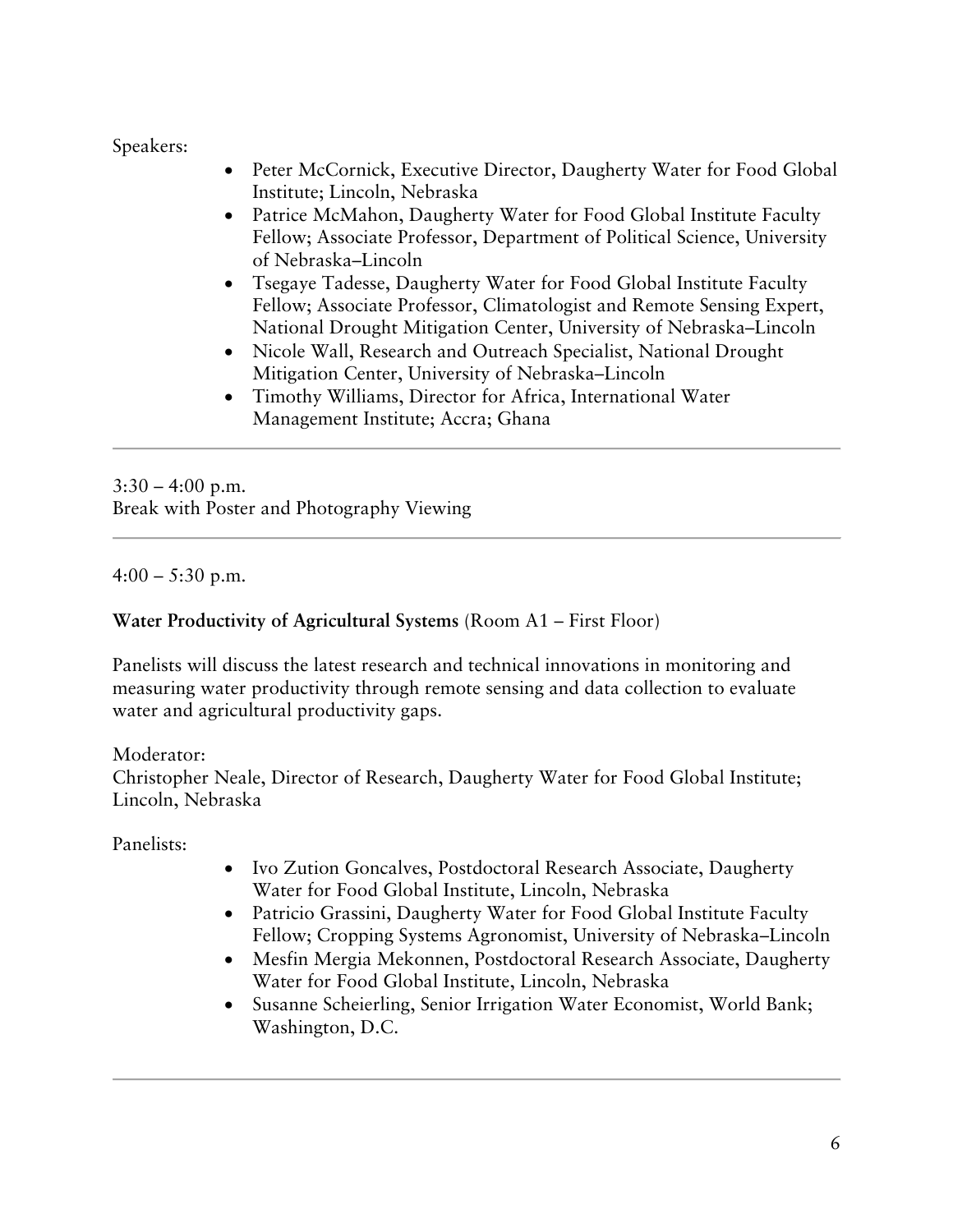$4:00 - 5:30$  p.m.

### **Water Frontiers II: Case Studies of Water Markets 1 (**Room A2-3 – First Floor)

This workshop, part two in a series funded by the U.S. Department of Agriculture and in partnership with the National Drought Mitigation Center, will outline common elements and decision-making in market-based approaches to improving water use for drought risk management. Presenters in this session will examine challenges and opportunities in establishing Australia's water markets and riparian water markets in Alabama, and will consider other formal and informal water markets for drought risk management.

Moderator: Christopher Hartley Deputy Director and Senior Environmental Markets Analyst, Office of Environmental Markets, U.S. Department of Agriculture; Washington, D.C

Speakers:

- Colin Chartres, Director of Training and Master Classes, Crawford Fund, Australia; Adjunct Professor, Institute of Applied Ecology, University of Canberra, Australia
- John R. Christy, Distinguished Professor of Atmospheric Science, Director of the Earth System Science Center, Alabama State Climatologist, University of Alabama in Huntsville
- John Tracy, Texas Water Resources Institute, Texas A&M University; College Station, Texas

### $4:00 - 5:30$  p.m.

### **Food, Energy and Water Education: Research, development, extension and outreach** (Room B1-3 – First Floor)

In this structured poster session, we draw from a set of national food, energy and water (FEW) education projects to highlight resources, models and tools (RMTs) being used to cultivate science literacy within and across the FEW-Nexus. The session provides a forum to explore diverse RMTs and how these ideas can advance systemic efforts to support FEW education. The session leverages efforts associated with anewly established Multistate Research Committee – Collaborative for Research on Food Energy and Water Education (NCDC231) – and the Science Literacy Initiative in the Institute of Agriculture and Natural Resources at the University of Nebraska-Lincoln. Expected outcomes include distillation and identification of themes (challenges, contributions, etc.) in RMTs across the projects and critical next steps to develop RMTs that enhance current and future FEW education efforts.

### Moderator: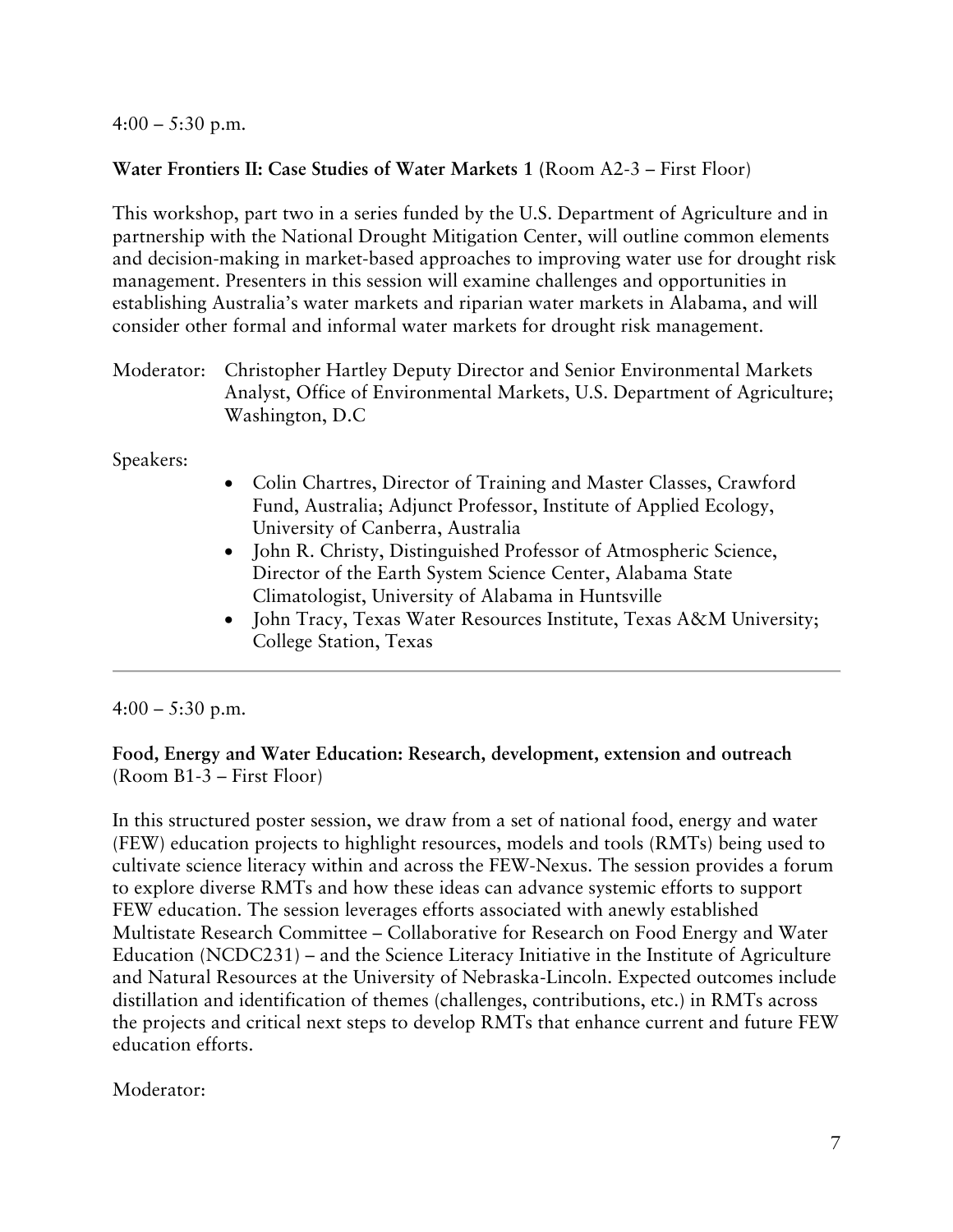Cory Forbes, Daugherty Water for Food Global Institute Faculty Fellow; Associate Professor of Science Education, Coordinator, Institute of Agriculture and Natural Resources Science Literacy Initiative, School of Natural Resources, University of Nebraska–Lincoln; Director, Nebraska Collaborative for Food, Energy and Water Education

Panelists:

- Leilani Arthurs, Assistant Professor of Earth & Atmospheric Sciences, University of Nebraska-Lincoln
- Gillian Roehrig, Professor and President, Association for Science Teacher Education, University of Minnesota
- Troy D. Sadler, Professor and Director, ReSTEM Institute: Reimagining & Researching STEM Education, University of Missouri
- Jeyam Subbiah, Kenneth E. Morrison Distinguished Professor of Food Engineering, Biological Systems Engineering and Food Science & Technology, University of Nebraska-Lincoln

# SHELDON MUSEUM OF ART | UNIVERSITY OF NEBRASKA–LINCOLN

 $6:00 - 6:30$  p.m.

### **Transportation**

Shuttle transportation from the Courtyard Marriott (808 R Street) to the Sheldon Museum of Art  $(12<sup>th</sup>$  and R Streets). The hotel loading zone is located at the hotel's main entrance facing "R" Street.

 $6:30 - 8:30$  p.m. **Opening Reception: An Evening at the Sheldon**

Enjoy an elegant evening at the Sheldon Museum of Art, founded in 1888. The Sheldon collections comprise more than 12,000 artworks in diverse media. Sample a globally inspired menu of hors d'oeuvres, beer, wine and softdrinks. Acoustic music will be provided by Jarana, a duo blending South American, African and Mediterranean rhythms.

At 7:00 p.m. Daugherty Water for Food Global Institute Executive Director Peter G. McCornick will share his welcome and remarks. Immediately following will be a viewing of "The Idea of a Land Ethic: The Art of Human Connect to the Land" and a Q&A with teacher and artist Amanda Breitbach, the film's subject.

Experience the multimedia exhibit, "Dreams to Dust: A historical example of a Midwestern American natural catastrophe and its relevance today," which examines our connection to the land over time through photography and cinematic film. This exhibit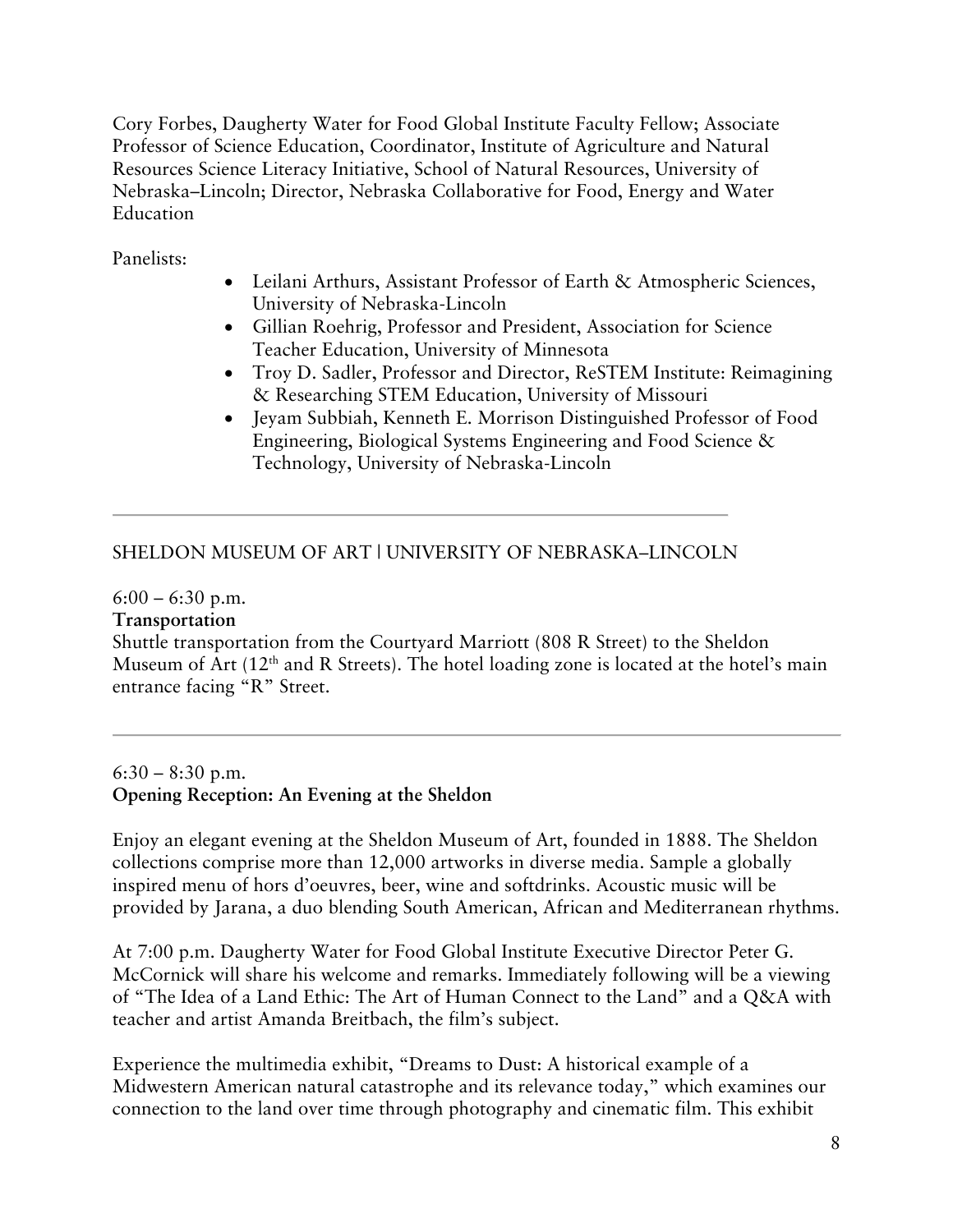was specifically created for the 2017 Water for Food Global Conference by DWFI Program Associate Morgan Spiehs and Undergraduate Intern Madeline Cass.

# 8:15 – 8:45 p.m. Return Transportation to the Courtyard Marriott

Return shuttle transportation will be provided from the Sheldon Museum of Art to the Courtyard Marriott. The loading zone is at the sidewalk at the intersection of  $12<sup>th</sup>$  and R Streets, just south of the museum.

# **TUESDAY APRIL 11**

# **NEBRASKA INNOVATION CAMPUS | CONFERENCE CENTER**

7:30 a.m. – 5:00 p.m.

### **Transportation**

Roundtrip van transportation between the Courtyard Marriott (808 R Street) and Nebraska Innovation Campus (2021 Transformation Drive) will be available throughout the day. The hotel loading zone is located at the hotel's main entrance facing "R" Street. The Nebraska Innovation Campus loading zone is located outside the NIC Conference Center entrance, on the east side of the campus. A shuttle will be available at both locations throughout the day. It is approximately five-minutes each way.

### **Registration**

The registration desk is located on the main floor of the Nebraska Innovation Campus Conference Center.

### **Exhibit Booths**

Information and publications from conference sponsors and the Daugherty Water for Food Global Institute is available on the main floor next to the registration desk.

### **Poster and Photography Competitions**

The 2017 Water for Food Global Conference features a juried poster competition for graduate students, posters by faculty and DWFI partners and a photography competition highlighting on "Water for Food" imagery from around the world. The poster display and photography exhibit are located in the hallway north of the banquet hall on the second floor.

 $7:30 - 9:00$  a.m. Breakfast (Banquet Hall) Hot breakfast with complimentary coffee and espresso drinks from The Mill Coffee & Tea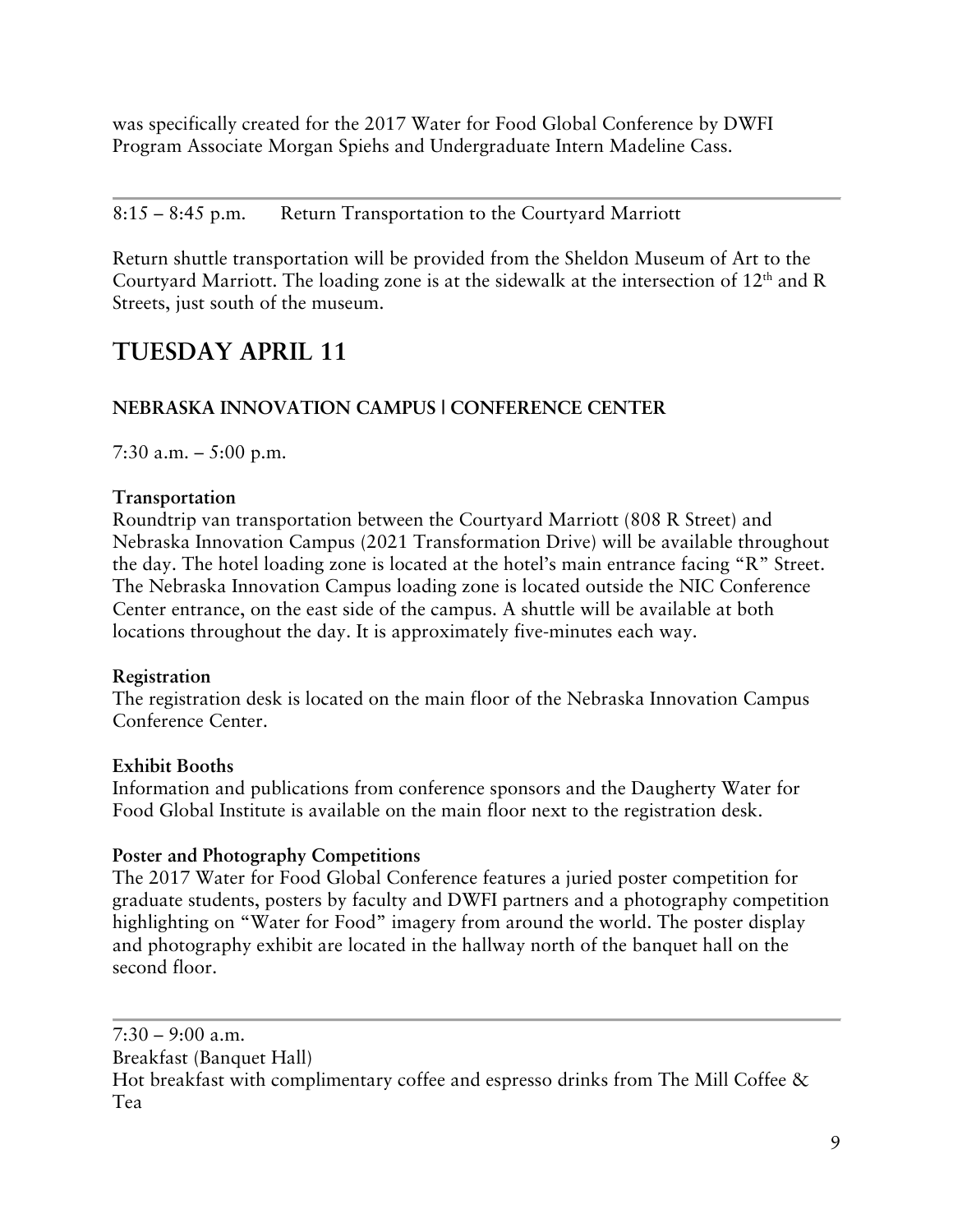$8:30 - 10:00$  a.m.

**Plenary Session I** (Auditorium) **Introduction and Overview: Water for Food Security: From Local Lessons to Global Impacts**

**Welcome** Hank Bounds, President, University of Nebraska

#### **Opening Remarks**

Peter McCornick, Executive Director, Daugherty Water for Food Global Institute; Lincoln, Nebraska

#### **Overview**

Jeff Raikes, Co-founder, Raikes Foundation; Board Chair, Daugherty Water for Food Global Institute; Seattle, Washington

#### **Plenary Speakers:**

Robert Bertram, Chief Scientist, Bureau for Food Security, U.S. Agency for International Development; Washington, D.C.

*"Role of Water in Food Security Investment Strategies under the Global Food Security Act"*

Steven Schonberger, Practice Manager for Middle East and North Africa Region and Global Lead for Water in Agriculture, Water Global Practice, World Bank; Washington, D.C.

*"Why the World Bank cares about water for food and what we are doing about it"*

 $10:00 - 10:30$  a.m. Break with Poster and Photography Viewing

 $10:00 - 10:30$  a.m. Media Conference (Room D – First Floor)

10:30 a.m. – Noon

**Plenary Session II** (Auditorium)

Plenary Speakers: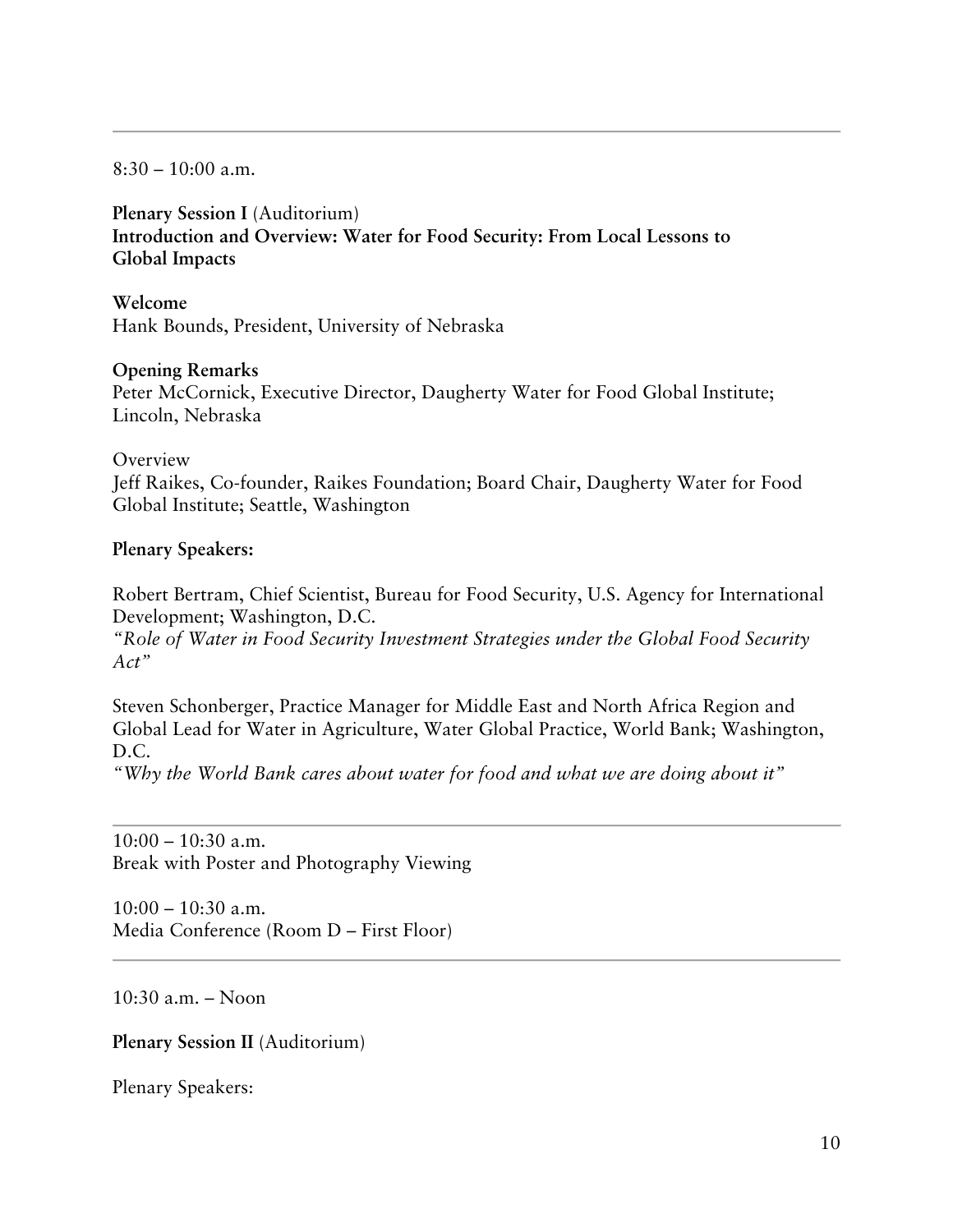Sithembile Mwamakamba, Climate Smart Agriculture Program Manager; Food, Agriculture and Natural Resources Policy Analysis Network; Johannesburg, South Africa

*"Water and Irrigation Productivity in Small Scale Communal Irrigation Systems in Africa"*

Ann M. Bartuska, Acting Under Secretary for Research, Education and Economics, U.S. Department of Agriculture; Washington, D.C. *"Agriculture in a Water-limited World"*

Noon to 1:00 p.m.

### **Luncheon and Keynote Speaker (Banquet Hall)**

Alan Kolok, Daugherty Water for Food Global Institute Faculty Fellow; Professor and Director, Nebraska Watershed Network, University of Nebraska at Omaha *"Developing the worldwide freshwater water quality map"*

1:00 – 1:30 p.m. Break with Poster and Photography Viewing; Sponsor Exhibit Booths

**CONCURRENT SESSIONS**  $1:30 - 3:00$  p.m.

 $1:30 - 3:00$  p.m.

**Upscaling Solutions: Expanding access to irrigation for smallholders in sub-Saharan Africa I** (Auditorium)

This session explores how public and private sector investors can support smallholderirrigated agriculture in sub-Saharan Africa to sustainably and cost-effectively achieve greater yield gains and improve livelihoods. The session outcome will include a whitepaper synthesis of the case studies, panelist and participant input, which will serve as a basis for support to smallholder irrigated agriculture initiatives, further study and incorporation in major events such as Africa Water Week, 2017 World Water Week in Stockholm and the 2018 World Water Forum in Brasilia, Brazil.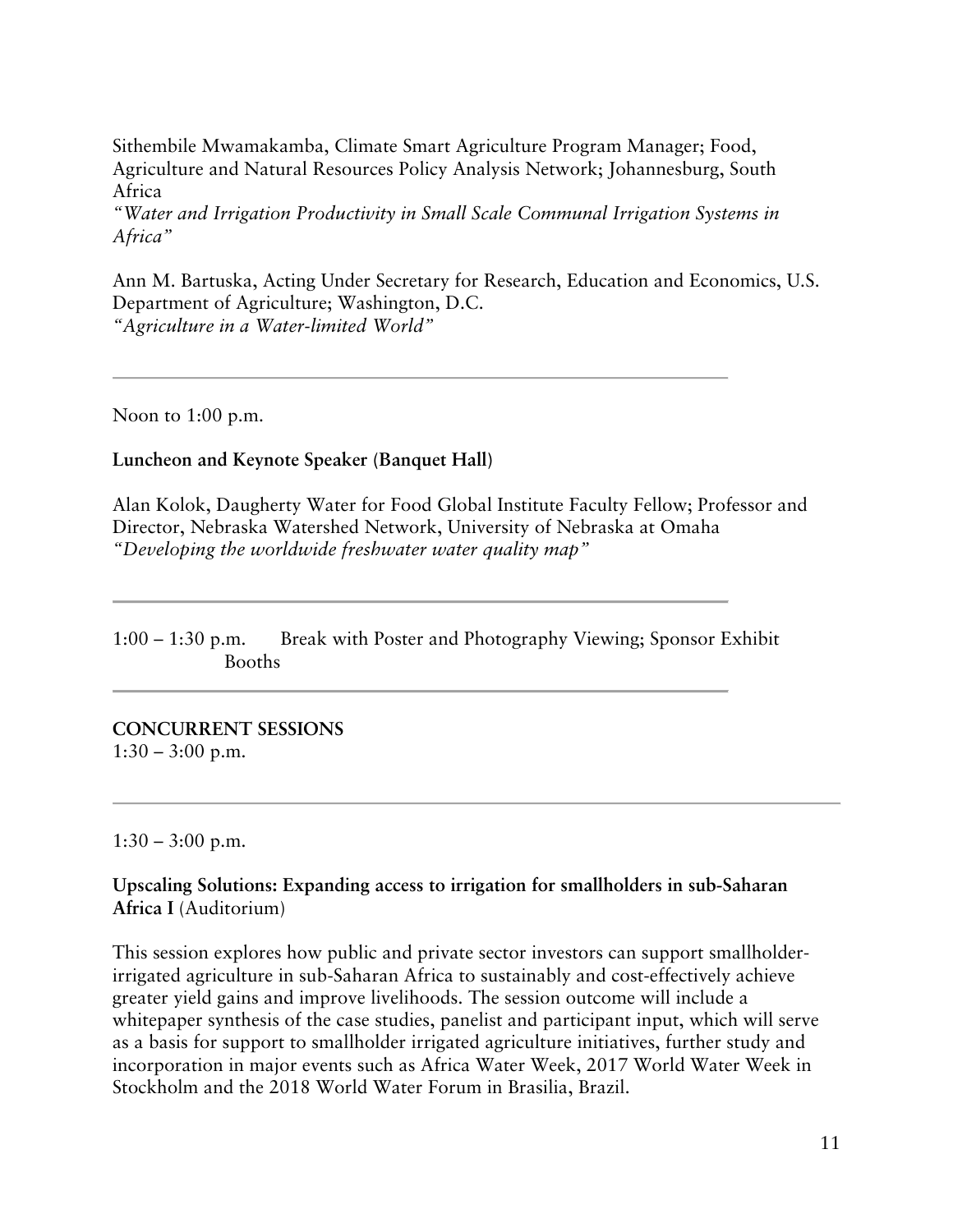Introduction:

Timothy Williams, Director for Africa, International Water Management Institute; Accra; Ghana

Case Study Presenters and Roundtable Leaders:

- Ayembilla Joseph Anyagbilla, Human Development Coordinator, Catholic Diocese of Navrongo-Bolgatanga; Ghana
- Richard D. Berkland, Vice President of Market Development, Global Irrigation Division, Valmont Industries, Inc.; Omaha, Nebraska
- Martin Fisher, Co-founder and Chief Executive Officer, KickStart International; San Francisco, California
- Meredith Giordano, Principal Researcher and U.S. Representative for the International Water Management Institute; Washington, D.C.
- Ruth Meinzen-Dick, Senior Research Fellow, International Food Policy Research Institute; Washington, D.C.
- Sithembile Ndema Mwamakamba, Climate Smart Agriculture Program Manager; Food, Agriculture and Natural Resources Policy Analysis Network; Johannesburg, South Africa
- Timothy Prewitt, Chief Executive Officer, iDE; Denver, Colorado

 $1:30 - 3:00$  p.m.

### **Water Frontiers III: Case Studies of Water Markets, Part 2** (A1-3 – First Floor)

This workshop, part three in a series funded by the U.S. Department of Agriculture and in partnership with the National Drought Mitigation Center, will outline common elements and decision-making in market-based approaches to improving water use for drought risk management. Presenters in this session will examine the role of transaction costs in water markets and other markets, and will also discuss a variety of water transactions for achieving environmental and other goals.

| Moderator: Gregory W. Characklis, Philip C. Singer Distinguished Professor, Director, |
|---------------------------------------------------------------------------------------|
| Center for Watershed Science and Management, Institute for the                        |
| Environment; University of North Carolina at Chapel Hill, North Carolina              |

Speakers:

- Kate Zook, Program Analyst, Office of Environmental Markets, U.S. Department of Agriculture; Washington, D.C.
- Michael Brady, Assistant Professor, School of Economic Sciences, Washington State University; Pullman, Washington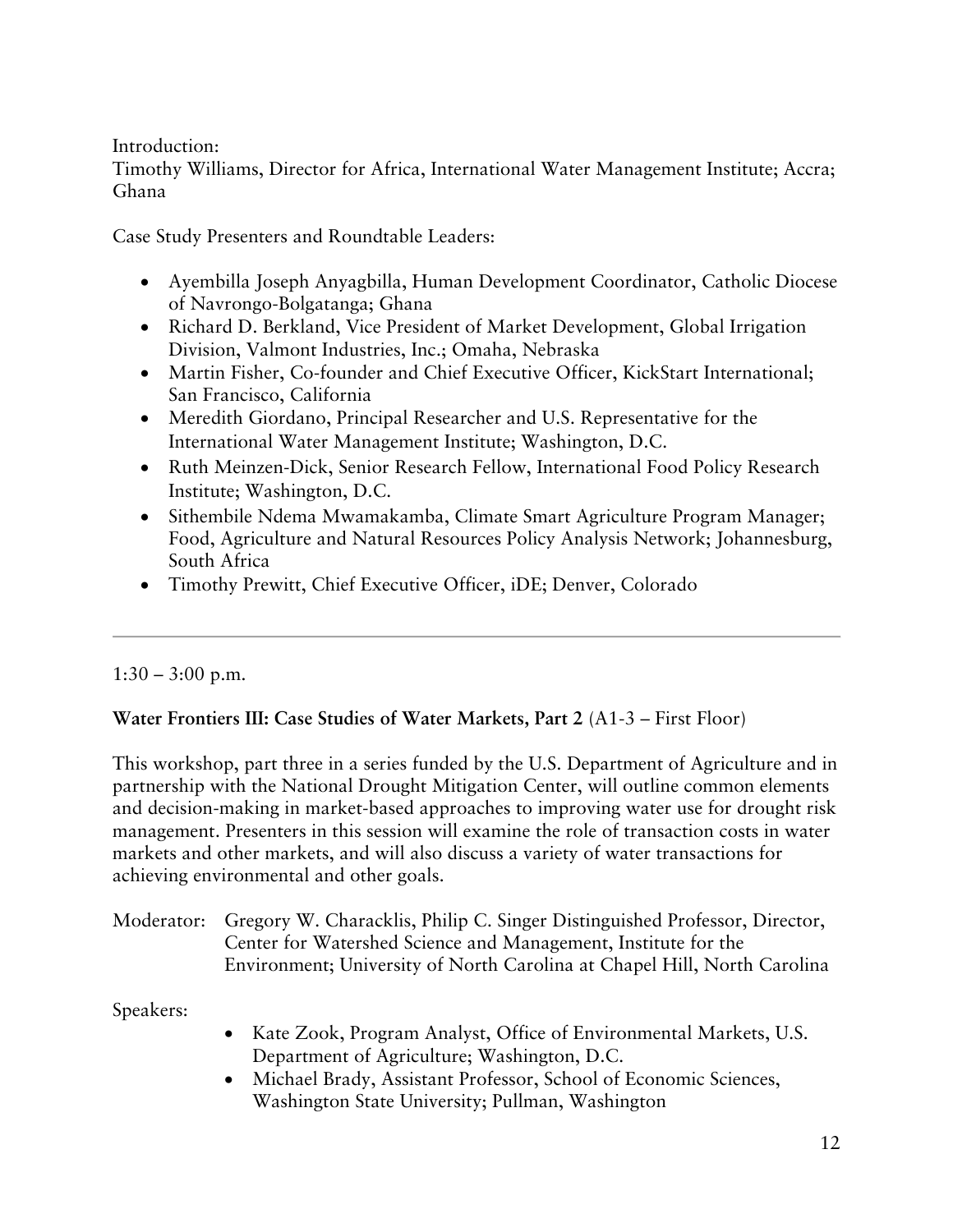- Kristiana Hansen, Assistant Professor, Department of Agricultural and Applied Economics, University of Wyoming; Laramie, Wyoming
- George Oamek, Economist with Headwaters Corporation, serving as part of Executive Directors Office for Platte River Recovery Implementation Program
- Kent Miller, General Manager, Twin Platte Natural Resources District, North Platte, Nebraska
- Mani Rouhi Rad, Post-Doctoral Scholar, Yale School of Forestry and Environmental Studies; New Haven, Connecticut

 $1:30 - 3:00$  p.m.

# **Water Governance and Management in Great River Basins I** (Room B1-3 – First Floor)

This session is the first in a two-part series focused on the Great River Basins. Presenters will discuss case studies and projects focusing on water quantity and quality in selected major river basins in the U.S. – the Colorado and Rio Grande Rivers and the Missouri River System – and the Ganges River in India, all with competing interests for freshwater and complex regulation and governance structures.

### Moderator: Christopher Neale, Director of Research, Daugherty Water for Food Global Institute; Lincoln, Nebraska

Speakers:

- Luna Bharati, Principal Researcher-Hydrology and Water Resources, International Water Management Institute; Bonn, Germany
- Robert B. Jacobson, Supervisory Research Hydrologist, River Studies Branch, Columbia Environmental Research Center, U.S. Geological Survey; Columbia, Missouri
- John C. (Jack) Schmidt, Professor, Department of Watershed Sciences, Utah State University; Logan, Utah

 $3:00 - 3:30$  p.m. Break with Poster and Photography Viewing

### $3:15 - 5:00$  p.m.

### **Upscaling Solutions: Expanding access to irrigation for smallholders in sub-Saharan**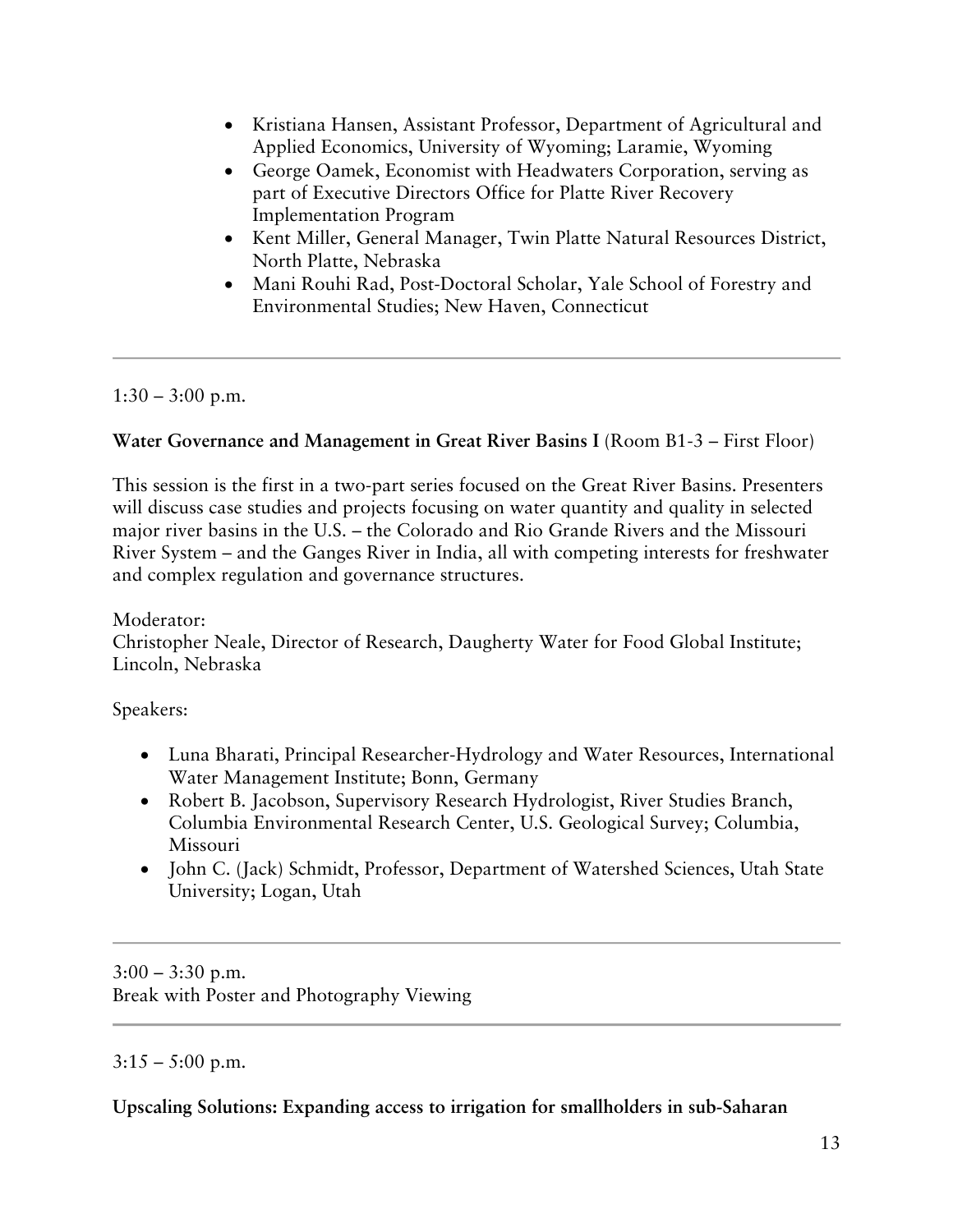### **Africa II** (Banquet Hall)

This interactive session includes roundtable topic discussions to develop next steps for expanding irrigation access to smallholder farmers in sub-Saharan Africa. Case study presenters will preside over topic tables. Each table will address one of three discussion questions, in order. Participants will switch tables each 15 minutes, building on the input provided by the previous group. Reporters from each topic table will then share input for discussion with the panelists.

- Moderator: Peter G. McCornick, Executive Director, Daugherty Water for Food Global Institute; Lincoln, Nebraska
- Introduction: Francois Onimus, Senior Water Resources Specialist, World Bank; Washington, D.C.

Panelists:

- Mbogo Futakamba, Ministry of Water and Irrigation; Tanzania
- Meredith Giordano, Principal Researcher and U.S. Representative for the International Water Management Institute, Washington, D.C.
- Biniam Iyob, Water and Irrigation Advisor, Bureau for Food Security, USAID; Washington, D.C.
- Ruth Meinzen-Dick, Senior Research Fellow, International Food Policy Research Institute; Washington, D.C.
- Timothy Williams, Director for Africa, International Water Management Institute; Accra; Ghana

 $3:30 - 5:00$  p.m.

# **Water Frontiers IV: Future Tools and Directions** (Room A1-3 – First Floor)

This workshop, part four in a series funded by the U.S. Department of Agriculture and in partnership with the National Drought Mitigation Center, will outline common elements and decision-making in market-based approaches to improving water use for drought risk management. Presenters in this session will examine the limits of water markets as a risk management tool, the legal outlook for water transactions, as well as the role of new tools and technologies in facilitating water transactions.

|           | Moderator: Kate Zook, Program Analyst, Office of Environmental Markets, U.S.<br>Department of Agriculture; Washington, D.C. |
|-----------|-----------------------------------------------------------------------------------------------------------------------------|
| Speakers: |                                                                                                                             |
|           | • Gregory W. Characklis, Philip C. Singer Distinguished Professor,                                                          |
|           | Department of Environmental Sciences and Engineering; Director,                                                             |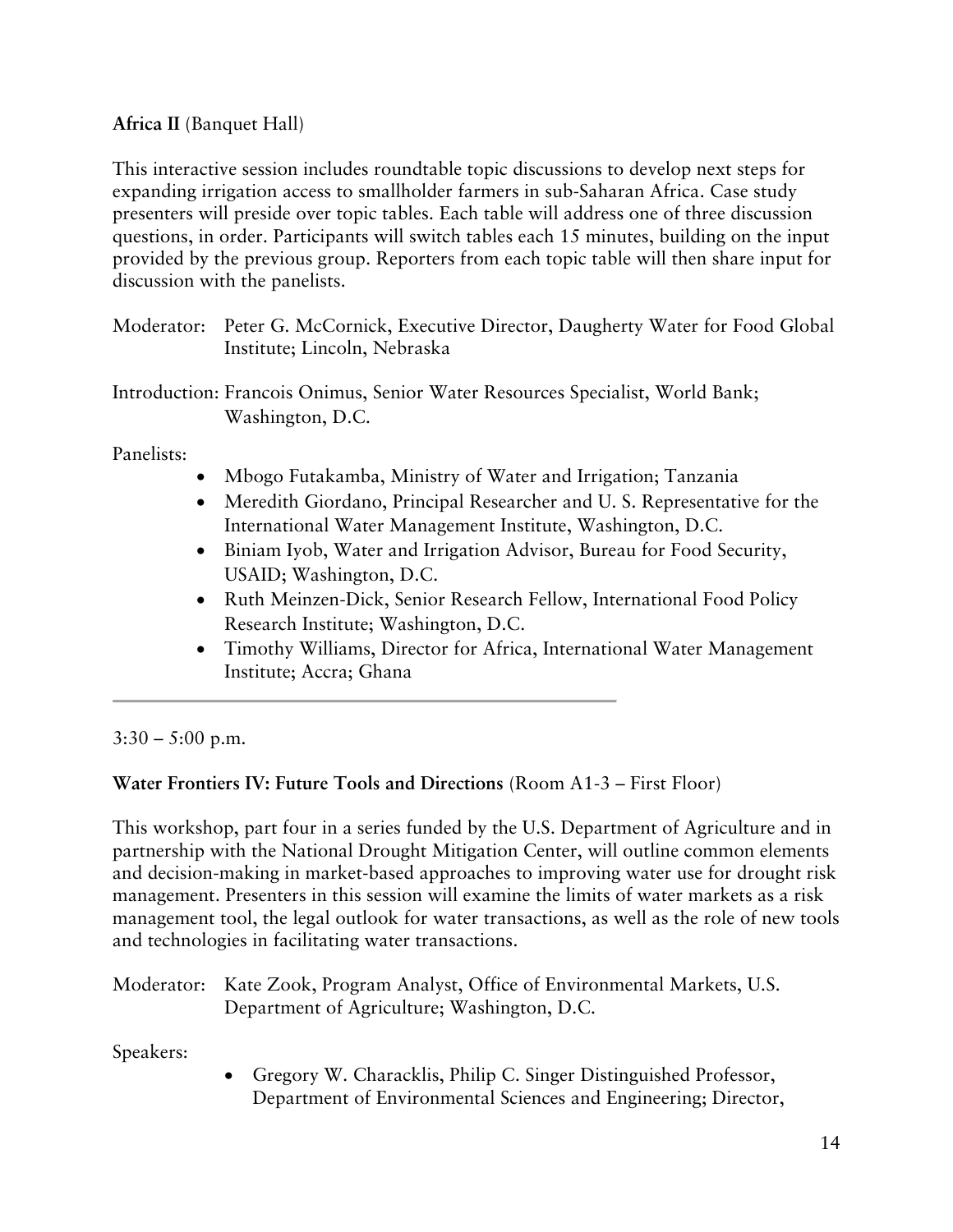Center for Watershed Science and Management, Institute for the Environment, University of North Carolina at Chapel Hill

- Harriett Hageman, Managing Partner, Hageman Law; Cheyenne, Wyoming
- Christopher Hartley Deputy Director and Senior Environmental Markets Analyst, Office of Environmental Markets, U.S. Department of Agriculture; Washington, D.C
- Mike Joliffe, Chief Water Officer, Upstream Tech; Syracuse, New York
- Mark Svoboda, Daugherty Water for Food Global Institute Faculty Fellow; Director, Associate Research Professor, National Drought Mitigation Center, University of Nebraska–Lincoln

# $3:30 - 5:00$  p.m.

### **Water Governance and Management in Great River Basins II** (Room B1-3 – First Floor)

This session continues the earlier discussion focused on the Great River Basins, exploring the question of whether agriculture must suffer the impacts from water releases in order to maintain in-stream flows.

Moderator: John (Jack) Schmidt, Professor, Department of Watershed Sciences, Utah State University

Speakers:

- Jerry Kenny, Executive Director, Platte River Recovery Implementation Program; Kearney, Nebraska
- Bradley H. Udall, Senior Water and Climate Scientist and Scholar, Colorado Water Institute, Colorado State University; Fort Collins, Colorado

 $3:30 - 5:00$  p.m.

### **Growing the World's Largest Agricultural Producer Databases – What's the Yield?** (Auditorium)

Undergraduate students in the University of Nebraska-Lincoln's Raikes Design Studio have teamed up with faculty to develop an online database that will house the world's largest field-level producer dataset. The goal is to provide a useful, anonymized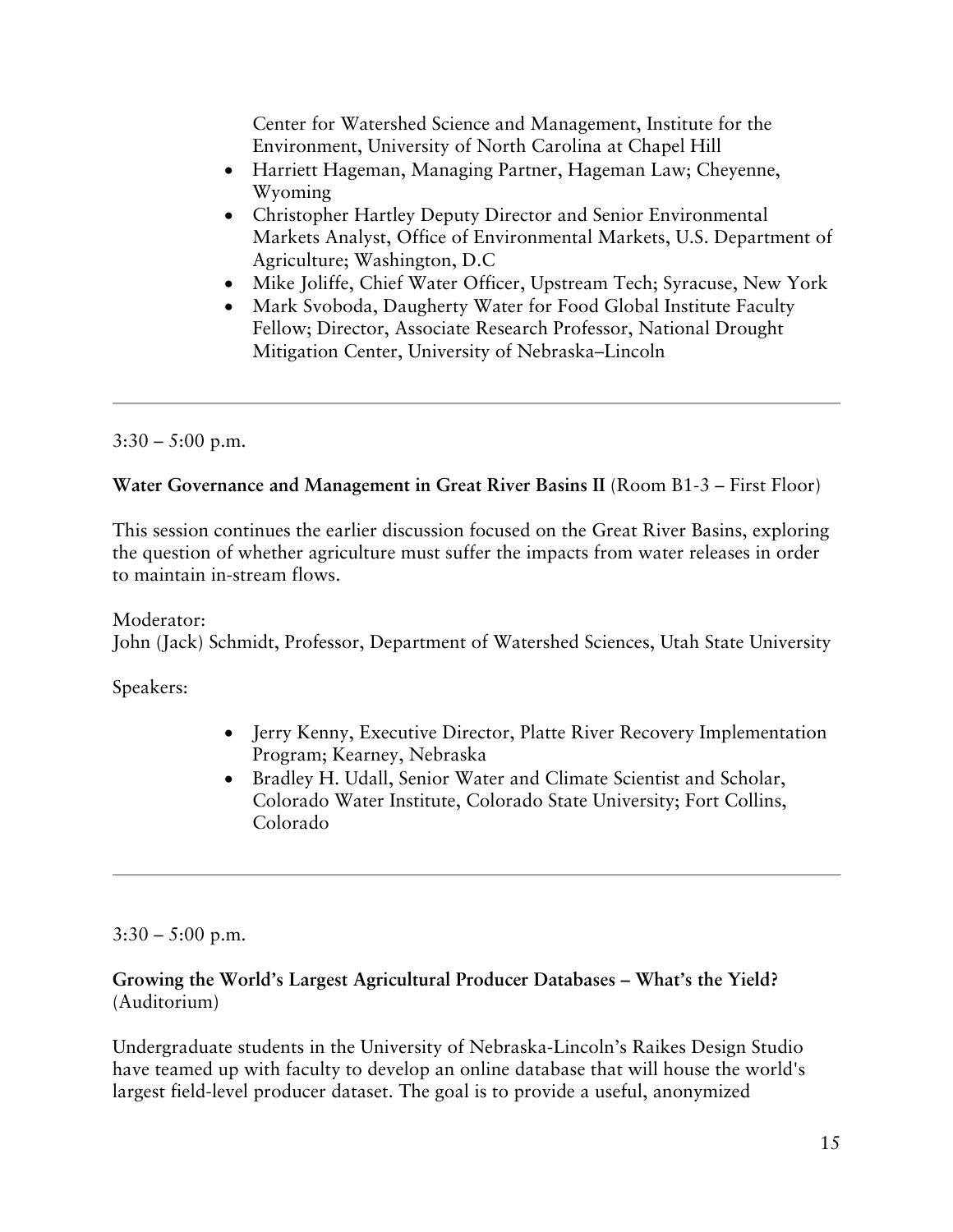information source that producers, producer groups, researchers and water managers can use to make wise decisions to enhance agricultural productivity. Students will provide a demonstration of the database and its functionality, and will discuss their experiences learning from producers across Nebraska to understand how to make data useful.

| Introduction: Jeff Raikes, Co-founder, Raikes Foundation; Board Chair, Daugherty Water |  |
|----------------------------------------------------------------------------------------|--|
| for Food Global Institute; Seattle, Washington                                         |  |

Moderator: Kate Gibson, Program Coordinator, Daugherty Water for Food Global Institute, University of Nebraska; Lincoln, Nebraska

Speakers:

- Patricio Grassini, Daugherty Water for Food Global Institute Faculty Fellow; Cropping Systems Agronomist, University of Nebraska–Lincoln
- Ashlyn Lee, Undergraduate Student, Raikes School of Computer Science and Management, University of Nebraska–Lincoln
- Jeremy Suing, Design Studio Project Manager, Raikes School of Computer Science and Management, University of Nebraska–Lincoln
- Fatima-Amor Tenorio, Graduate Student, Agronomy, University of Nebraska– Lincoln
- Austin Wendt, Undergraduate Student, Raikes School of Computer Science and Management, University of Nebraska–Lincoln

 $5:00 - 6:00$  p.m. Break

### 6:00 – 6:15 p.m. – **Transportation to Roca Berry Farm**

Note: Please be at the pick-up locations 15 minutes early! The bus will leave NIC at 6:05 p.m. and the Courtyard Marriott at 6:15 p.m.

Motorcoach transportation from Nebraska Innovation Campus, Entrance A, and the Courtyard Marriott (808 R St.) will be provided. Personal vehicles may park in the lot on the north side of NIC.

Roca Berry Farm (16531 South 38<sup>th</sup> Street) is 10 miles south of Lincoln via Hwy 77, Roca Exit (Hwy 33). If you are driving to the farm in your own vehicle, please follow the signs to the Creekside Barn on the property. *There will be valet parking at the barn. Dinner participants are encouraged to take advantage of the complimentary roundtrip motorcoach transportation.*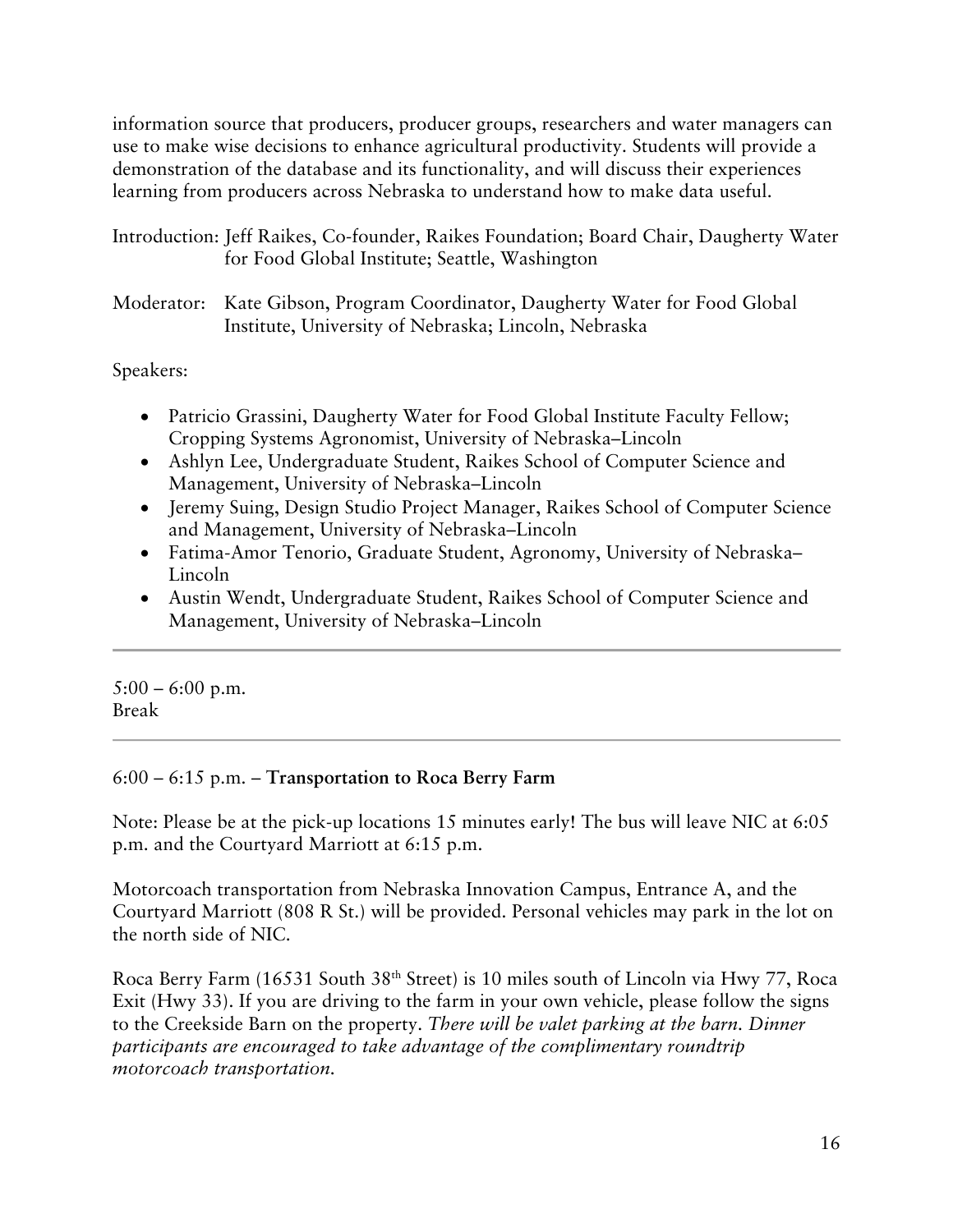$6:30 - 7:30$  p.m. Reception and Live Music by the Boomtown Boys

Unwind and enjoy hors d'oeuvres, wine and local craft beer. The Boomtown Boys are strung together from some of Lincoln's most talented musicians: Mike Semrad, guitar; Brian McGovern, mandolin; Nate Morris, percussion; David Morris, bass. They play a mix of original and classic Americana styles including Bluegrass, Country and Rock & Roll. Feel the Boom!

 $7:30 - 9:315$  p.m. Nebraska Bar-be-que Dinner

Dig in to Nebraska's best bar-be-que, featuring locally sourced beef brisket, chicken sliders and vegetarian delights! The beautiful, 100-year-old Creekside Barn at Roca Berry Farm is the perfect setting to celebrate our global conference and Nebraska's 150<sup>th</sup> year of statehood. A special presentation, live music and dancing will follow dinner. Casual attire is appropriate.

9:15 – 9:30 p.m. Return Transportation to NIC and the Courtyard Marriott

Note: The motorcoach will begin loading at 9:15 p.m. and will leave promptly at 9:30 p.m.

Return motorcoach to the Courtyard Marriott and NIC will be provided. The loading zone is located directly in front of the Creekside Barn. It is approximately 15 minutes to the hotel and NIC in Lincoln.

# **WEDNESDAY, APRIL 12**

# **NEBRASKA INNOVATION CAMPUS | CONFERENCE CENTER**

7:30 a.m. – 7:30 p.m.

### **Transportation**

Roundtrip van transportation between the Courtyard Marriott (808 R Street) and Nebraska Innovation Campus (2021 Transformation Drive) will be available throughout the day. The hotel loading zone is located at the hotel's main entrance facing "R" Street. The Nebraska Innovation Campus loading zone is located outside the NIC Conference Center entrance, on the east side of the campus. A shuttle will be available at both locations throughout the day. It is approximately five-minutes each way.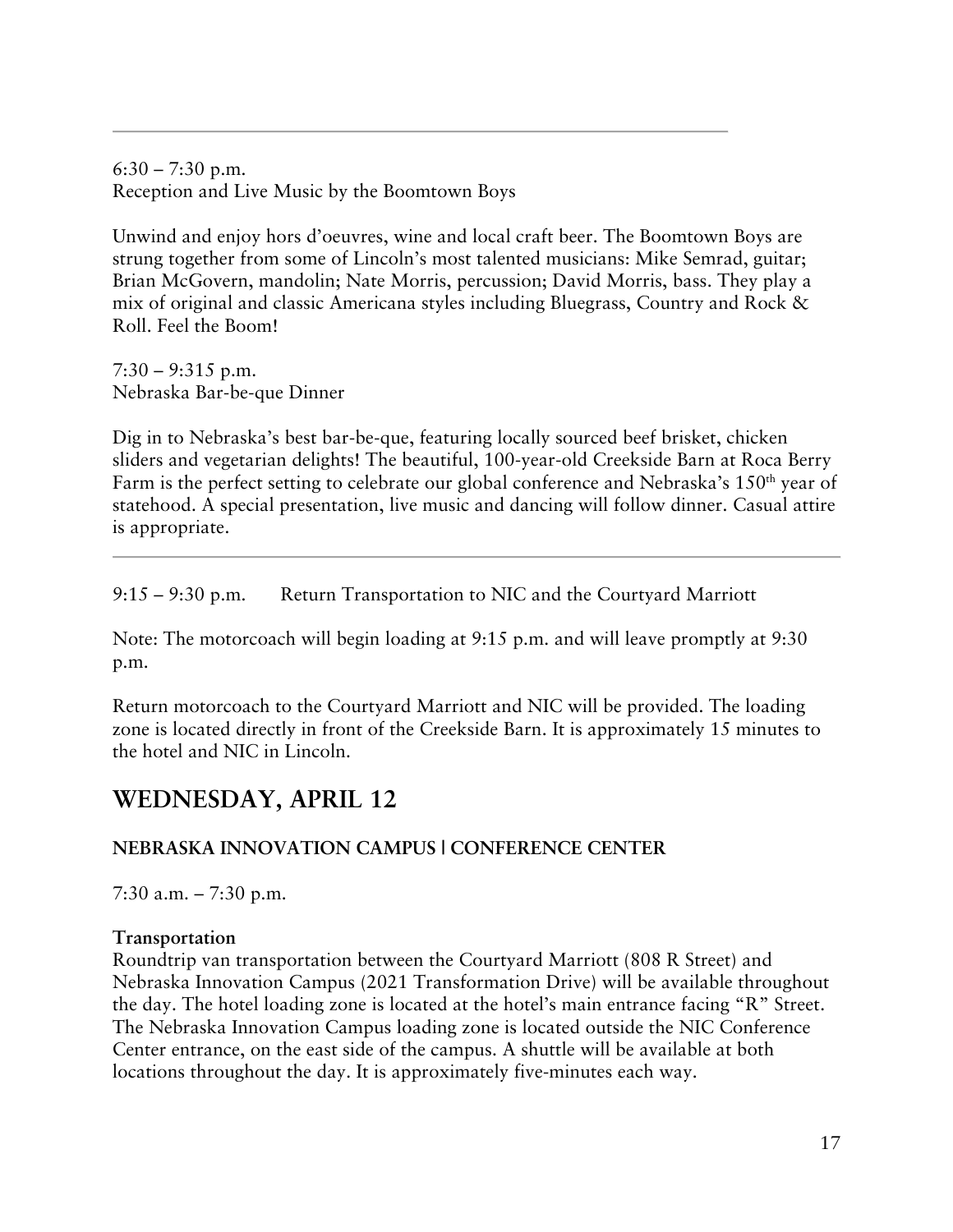### **7:30 a.m. – 4:00 p.m. Registration**

The registration desk is located on the main floor of the Nebraska Innovation Campus Conference Center.

### **Exhibit Booths**

Information and publications from conference sponsors and the Daugherty Water for Food Global Institute is available on the main floor next to the registration desk.

### **Poster and Photography Competitions**

The 2017 Water for Food Global Conference features a juried poster competition for graduate students, posters by faculty and DWFI partners and a photography competition highlighting on "Water for Food" imagery from around the world. The poster display and photography exhibit are located in the hallway north of the banquet hall on the second floor.

 $7:30 - 9:30$  a.m. Breakfast (Banquet Hall)

Hot breakfast and complimentary coffee and espresso drinks from The Mill Coffee & Tea

 $8:30 - 10:00$  a.m.

**Plenary Session III** (Auditorium)

### **Welcome**

Michael Boehm, Harlan Vice Chancellor, Institute of Agriculture and Natural Resources, University of Nebraska–Lincoln; University of Nebraska Vice President for Agriculture and Natural Resources

### **Plenary Speakers**

Brian Richter, Director, Global Freshwater Strategies, Nature Conservancy; President, Sustainable Waters; Crozet, Virginia *"Chasing Water in a Dynamically Changing World"*

Chandra Madramootoo, James McGill Professor, Bioresource Engineering Department, Faculty of Agriculture and Environmental Sciences, McGill University; Quebec, Canada *"Irrigation and Value Chain Development"*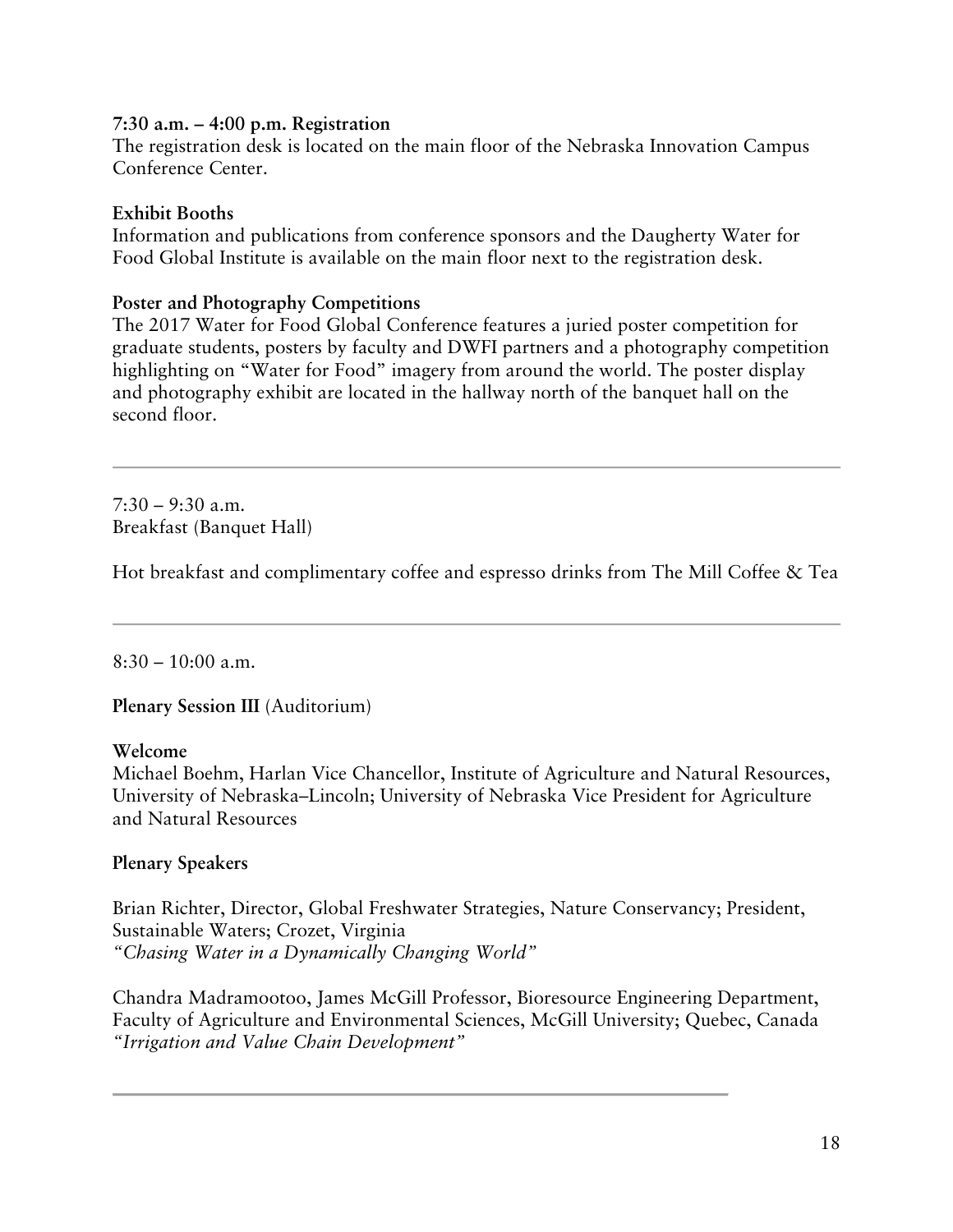10:30 a.m. – Noon **CONCURRENT SESSIONS**

10:30 a.m. – Noon

### **Groundwater Governance from Field to Global Scales** (Auditorium)

This session will examine groundwater governance case studies from around the world, including the western U.S., India, South America and the Middle East and North Africa region. Presenters will share their experiences of how to make governance work, with a variety of perspectives from local to global scales. Cases will include both high productivity and smallholder systems, with a range of management experiences.

Moderator:

Nick Brozovic, Director of Policy, Daugherty Water for Food Global Institute; Lincoln, Nebraska

Speakers:

- Christina Babbitt, Manager, California Groundwater Program, Environmental Defense Fund; San Francisco, California
- Mohammed Bazza, Senior Water Resources Officer, Land and Water Division, Food and Agriculture Organization of the United Nations; Italy
- Jeff Fassett, Director, Nebraska Department of Natural Resources; Lincoln, Nebraska
- Marcos Heil Costa, Climate Scientist, Universidade Federal de Viçosa; Brazil
- Ruth Meinzen-Dick, Senior Research Fellow, International Food Policy and Research Institute; Washington, D.C.

10:30 a.m. to Noon

**Climate Change Impacts on Water and Agriculture: Developing Country-level Strategies**  (Room A1-3 – First Floor)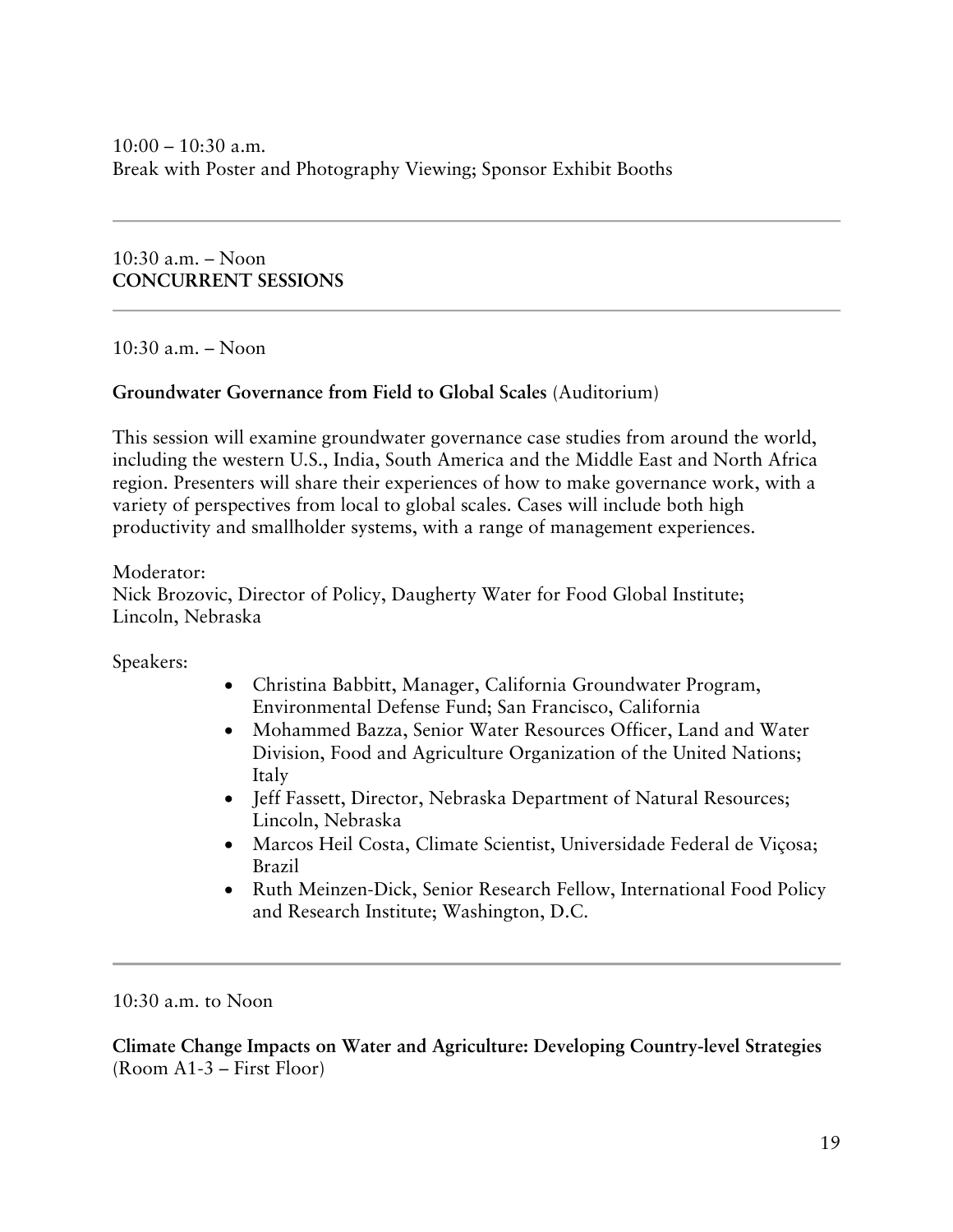Climate change in coming decades will have a significant impact on the quantity and quality of water resources available for agriculture — globally and locally. Understanding the projected changes in climate and dealing with these impacts and their consequences requires interdisciplinary collaboration. This session brings together scholars, technical personnel and policymakers involved in developing solutions to the impacts of climate change on water and agriculture. Presenters will touch on research, teaching, and service components.

### Moderator:

Clinton Rowe, Daugherty Water for Food Global Institute Faculty Fellow; Professor, Earth and Atmospheric Sciences, University of Nebraska–Lincoln

Speakers:

- Caspar Ammann, Climate Science and Applications Division, National Center for Atmospheric Research; Boulder, Colorado
- Jayaka Campbell, Department of Physics, University of the West Indies; Kingston, Jamaica
- Alfred Grunwaldt, Climate Change and Sustainable Development Sector, Interamerican Development Bank; Washington, D.C.
- Juan Jose Nieto, Centro Internacional para la Investigación del Fenómeno de El Niño- CIIFEN; Quito, Ecuador
- Robert Oglesby, Daugherty Water for Food Global Institute Faculty Fellow; Professor, Climate Modeling, University of Nebraska– Lincoln
- Tsegaye Tadesse, Daugherty Water for Food Global Institute Faculty Fellow; Professor, School of Natural Resources, University of Nebraska–Lincoln
- Azar Abadi, PhD Student, Department of Earth and Atmospheric Sciences, University of Nebraska–Lincoln

### 10:30 a.m. to Noon

### **Empowering the Water Community: Citizen Science in Action** (Room B1-3 – First Floor)

This session will give participants a close look at developing a citizen science program from start to finish. Presenters will outline the steps involved in completing a project focused on water quality monitoring of herbicides and nutrients across Nebraska. Presenters will discuss the process of developing a web-based data management system and selecting analytical tools for reliable and precise water quality measurement. Participants will walk away with an understanding of the power and pitfalls of citizen science and the importance of developing community ties.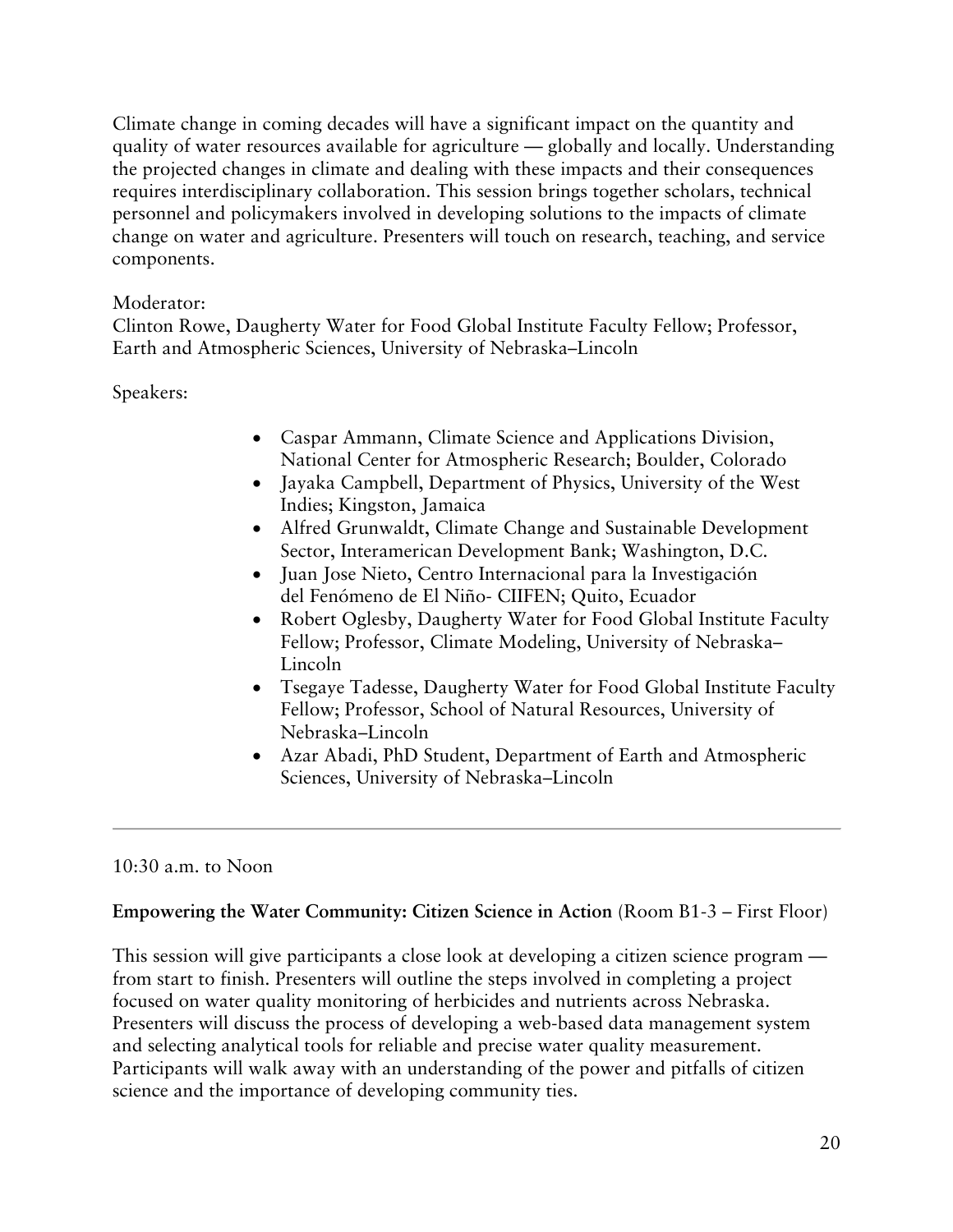Moderator:

Alan Kolok, Daugherty Water for Food Global Institute Faculty Fellow; Professor and Director, Nebraska Watershed Network, University of Nebraska at Omaha

Other speakers:

- Shannon Bartelt-Hunt, Daugherty Water for Food Global Institute Faculty Fellow; Associate Professor, Civil Engineering, University of Nebraska–Lincoln
- Ann Fruhling, Professor and Director, School of Interdisciplinary Informatics, University of Nebraska at Omaha
- Krystal Herrmann, Program Manager, Nebraska Watershed Network, University of Nebraska at Omaha

10:30 a.m. – 12:00 p.m.

### **Health as a Human Right** (Room C – First Floor)

This session will advance our understanding of rural communities in fostering citizens' perceptions of health as a human right. Presenters will discuss the findings from a survey project conducted in Ainsworth, Nebraska that aimed to assess environmental factors that contribute to well-being, such as clean water, nutrition and healthy livestock. Participants will be asked to consider the importance of communities in improving life in rural America. Furthermore, this session deepens our understanding of how one research project can incorporate multiple actors, including rural youth.

### Moderator:

Peter Longo, Daugherty Water for Food Global Institute Faculty Fellow; Professor, Political Science Department, University of Nebraska at Kearney

Speakers/Panelists:

- Satoshi Machida, Associate Professor, Political Science Department, University of Nebraska at Kearney
- Chuck Rowling, Assistant Professor, Political Science Department, University of Nebraska at Kearney

Noon – 1:00 p.m.

### **Luncheon and Award Presentations** (Banquet Hall)

**8th World Water Forum Presentation** Dale Jacobson, Governor, World Water Council; Omaha, Nebraska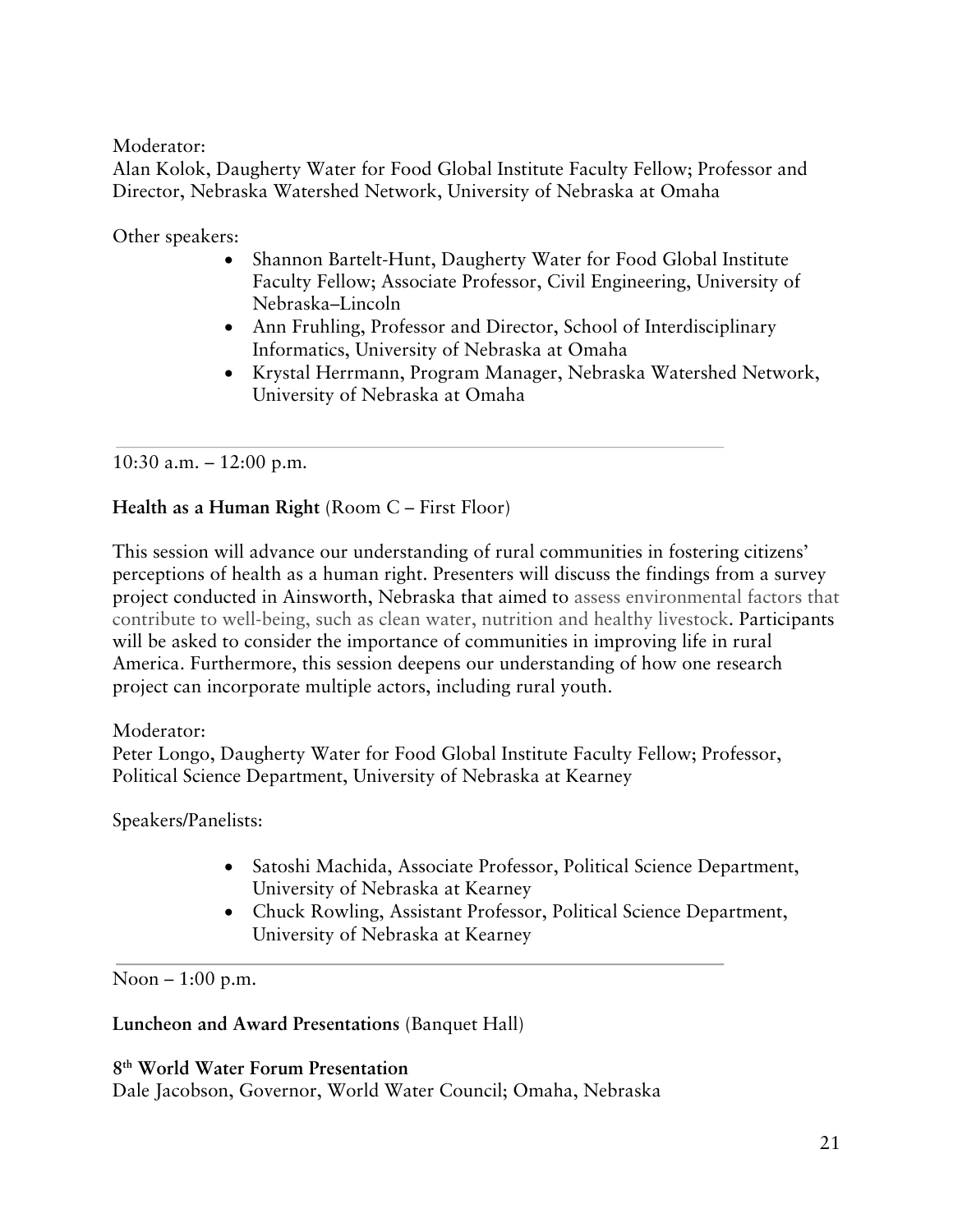#### **Poster and Photography Competition Award Presentations**

Jesse Starita, Education and Outreach Associate, Daugherty Water for Food Global Institute; Lincoln, Nebraska

Amber Poythress, Events Coordinator, Daugherty Water for Food Global Institute; Lincoln, Nebraska

1:00 – 1:30 p.m. Break with Student Showcase and Art Show viewing; Sponsor Exhibit Booths

 $1:30 - 2:45$  p.m.

**View from the Field** (Auditorium)

Farmers from Nebraska, California and Brazil will share their experiences and discuss water management practices in agriculture, touching on their shared challenges and unique differences.

Moderator: Ron Yoder, Associate Vice Chancellor, Biological Systems Engineering, University of Nebraska–Lincoln

Speakers:

- Brant Burkey, Owner, Burkey Farms Inc.; Director of Product, IntelliFarm, Inc.; Lincoln, Nebraska
- Leon Kriesel, Owner, Kriesel Certified Seed; Gurley, Nebraska
- Danny Merkley, California Farm Bureau; Sacramento, California
- Celestino Zanella, Pivot Farmer and President of the Association of Farmers and Irrigators of Bahia (AIBA); Brazil

2:45 – 3:00 p.m. Break with Student Showcase and Art Show viewing  $(2<sup>nd</sup>$  floor Link)

 $3:00 - 4:00$  p.m.

**Closing Panel** (Auditorium)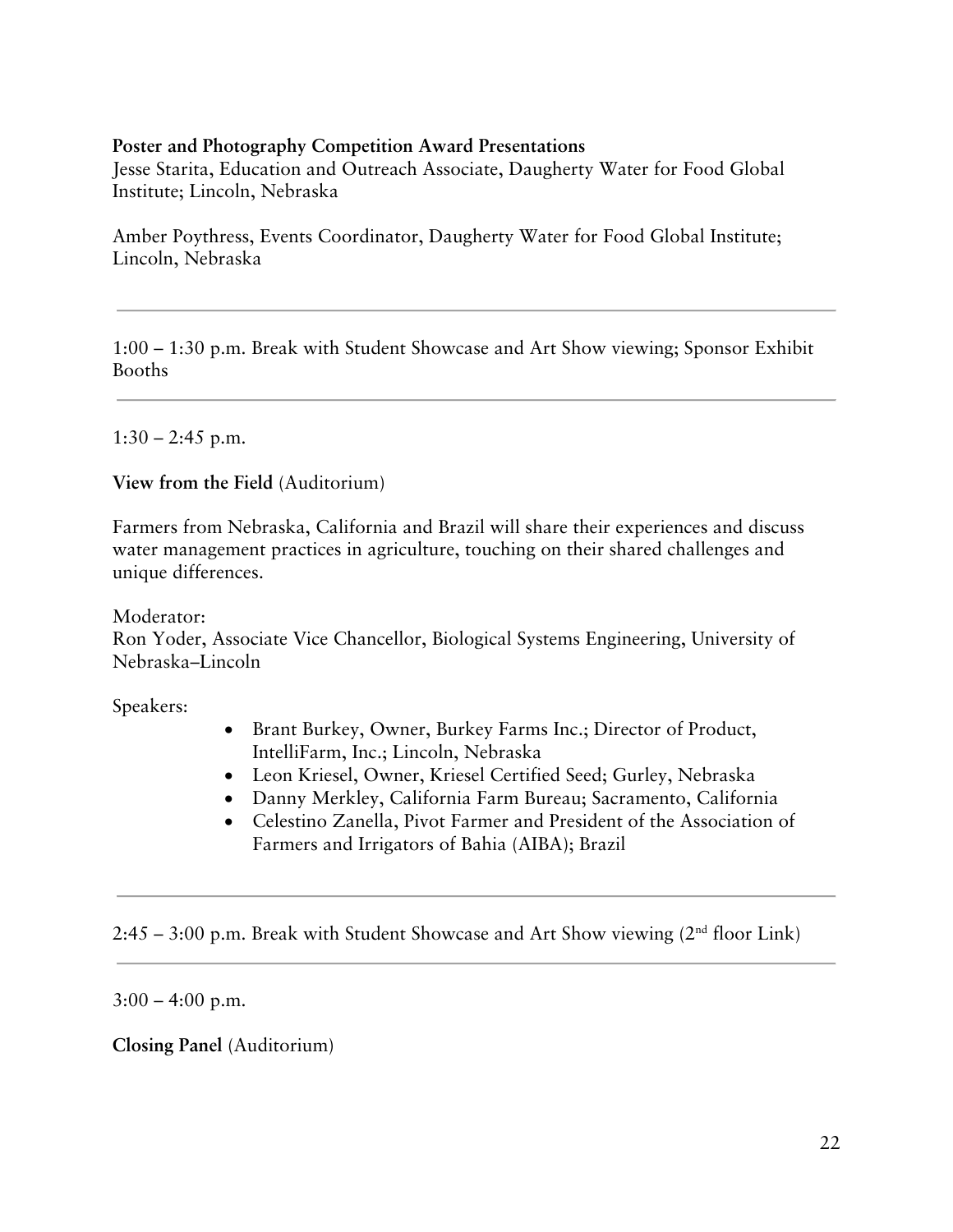Panelists from a variety of disciplines will review and reflect on the conference topics, leading a discussion on the major opportunities, challenges and next steps necessary to address the world's pressing water and food security needs.

Moderator:

Roberto Lenton, Professor, Biological Systems Engineering, University of Nebraska– Lincoln; Daugherty Water for Food Global Institute Distinguished Fellow

Speakers:

- Michael Boehm, Harlan Vice Chancellor, Institute of Agriculture and Natural Resources, University of Nebraska–Lincoln; University of Nebraska Vice President for Agriculture and Natural Resources
- Giovanni Piccinni, Global Production Sustainability Lead, Monsanto Co; St. Louis, Missouri
- Margaret Catley-Carlson, DWFI International Advisory Panel member; Vice Chair, Canadian Water Network, Vancouver, Canada
- Bashir Jama, Division Manager, Agriculture and Food Security Division, Islamic Development Bank; Jeddah, Saudi Arabia

 $4:00 - 4:30$  p.m. **Break with Refreshments** (2nd floor Link)

# **Student Showcase and Art Show**

Enjoy light snacks and view a diverse selection of art and infographics by local professional artists and University of Nebraska–Lincoln students. Artists and students will be available to discuss their work as it relates to water, food and environmental sustainability.

 $4:30 - 5:30$  p.m.

# **Closing Plenary and Heuermann Lecture** (Auditorium)

Arthur Gen "A.G." Kawamura, Founding Co-Chair, Solutions from the Land and former California Secretary of Agriculture; Irvine, California

"Whisky is for Drinking. Water is for Living…"

The challenges facing this century's thirsty and hungry world provide us with both threats and opportunities. Our past collective human experience can help us understand where we've been; however, our focus must lie on the new thinking and vision required to embrace the future. Society must not allow "deferred maintenance" or "deferred thinking" to delay the agricultural renaissance ahead. It is time to address the difficult